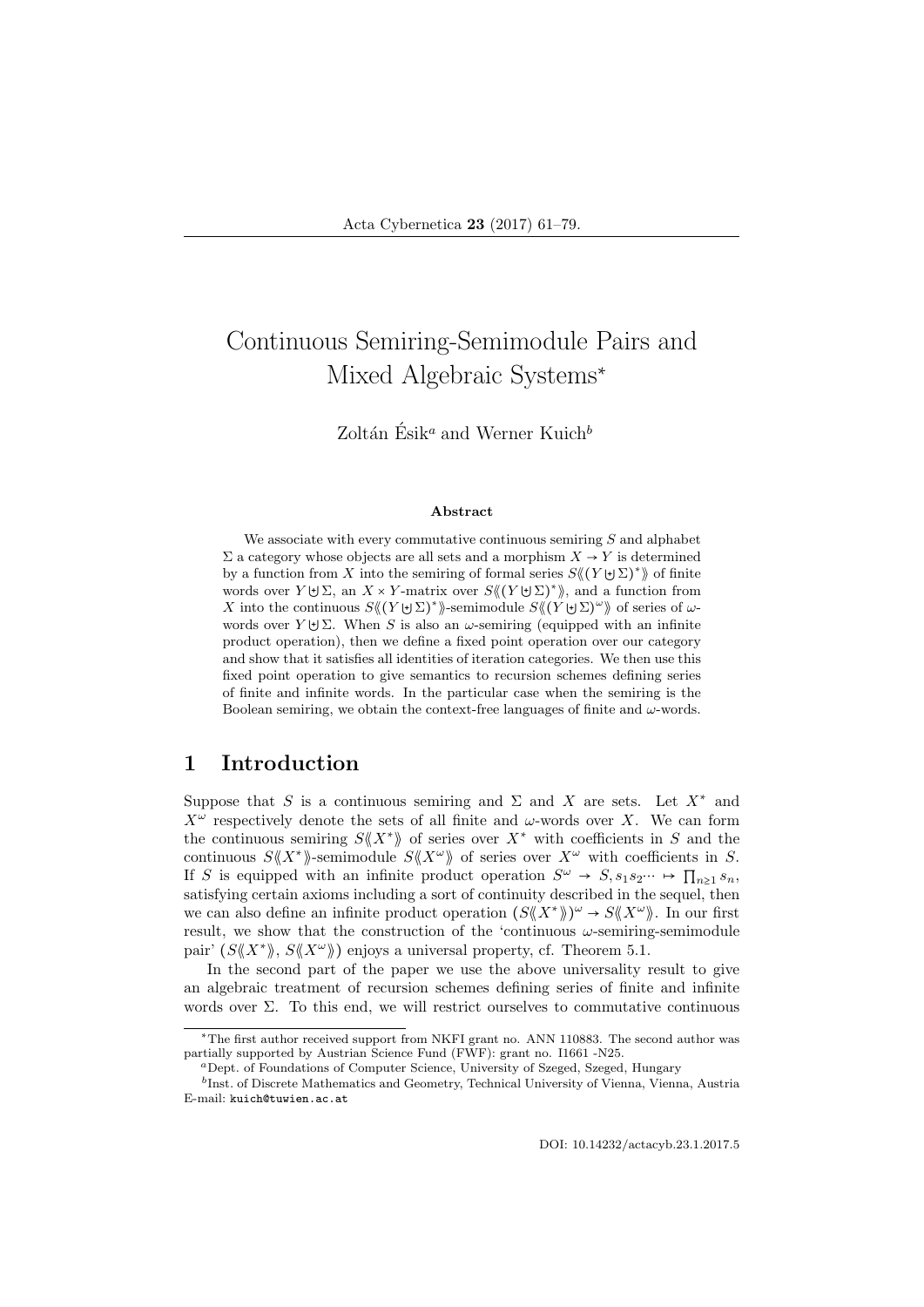$\omega$ -semirings S. Suppose that

$$
x_i = p_i \ i \in I \ (R)
$$

is a finite or infinite recursion scheme (or system of fixed point equations), where each  $p_i$  is a series in  $S\langle (X \cup \Sigma)^* \rangle$ . Then we associate with R in a natural way a function

$$
F_R:\ S\langle\!\langle\Sigma^*\rangle\!\rangle \times S\langle\!\langle S^\omega\rangle\!\rangle \to S\langle\!\langle\Sigma^*\rangle\!\rangle \times S\langle\!\langle S^\omega\rangle\!\rangle
$$

and define the semantics of R as a 'canonical' fixed point of  $F_R$ .

In order to facilitate the construction of the canonical fixed point, we introduce a category whose objects are sets (of recursion variables) and a morphism  $f: X \rightarrow Y$ has three components:

- a function  $f_0: X \to S \langle (Y \uplus \Sigma)^* \rangle$ ,
- a matrix  $f_M \in (S \langle (Y \cup \Sigma)^* \rangle)^{X \times Y},$
- a function  $f_{\omega}: X \to S \langle (Y \cup \Sigma)^{\omega} \rangle$ .

We define composition and the identity morphisms in a natural way to obtain a category  $\mathbf{Ser}_{S,\Sigma}^{\omega}$ . By taking the first components of morphisms, this category can be projected onto the category  $\textbf{Ser}_{S,\Sigma}$  having sets as objects and functions  $X \to S \langle (Y \cup \Sigma)^* \rangle$  as morphisms  $X \to Y$ . It will be clear from the definition that the coproduct  $X_1 \oplus \cdots \oplus X_n$  of any finite sequence  $X_1, \ldots, X_n$  of objects exists in  $\mathbf{Ser}_{S,\Sigma}^{\omega}$ , in fact it will be given by disjoint union. (Actually all coproducts will exist, but this fact is not important for the paper.)

Next we define a dagger operation mapping a morphism  $f: X \to X \oplus Y$  to a morphism  $f^{\dagger}$  :  $X \to Y$ . We prove that for any  $f : X \to X \oplus Y$ , the morphism  $f^\dagger: X \to Y$  is a solution of the fixed point equation

$$
\xi = f \circ \langle \xi, id_Y \rangle.
$$

(Here, ⟨−,−⟩ denotes the source pairing operation determined by the coproduct structure.) Intuitively,  $f$  represents a system of fixed point equations (recursion scheme) in the variables X and parameters Y, and  $f^{\dagger}$  is its canonical solution. In particular, the function  $F_R$  associated with a system of fixed point equations (R) can be seen as a morphism  $f: X \to X$  in  $\text{Ser}_{S,\Sigma}^{\omega}$ , and the canonical fixed point of  $F_R$  can be derived from  $f^{\dagger}: X \to \emptyset$ . Indeed the three components of  $f^{\dagger}$ are a function  $X \to S(\Sigma^*)$ , the empty  $X \times \varnothing$ -matrix over  $S(\Sigma^*)$ , and a function  $X \to S \langle \! \langle \Sigma^{\omega} \rangle \! \rangle$ . The first and third components form the canonical fixed point of  $F_R$ . Our approach generalizes the construction of context-free languages of finite and  $\omega$ -words [10].

Categories with finite coproducts (or dually, products) equipped with a parametric fixed point operation have been studied since the late 1960's. A class of structures, called iteration theories, or iteration categories, have been identified. It has been shown that most (if not all) of the major fixed point structures used in computer science give rise to iteration categories. As a main technical contribution,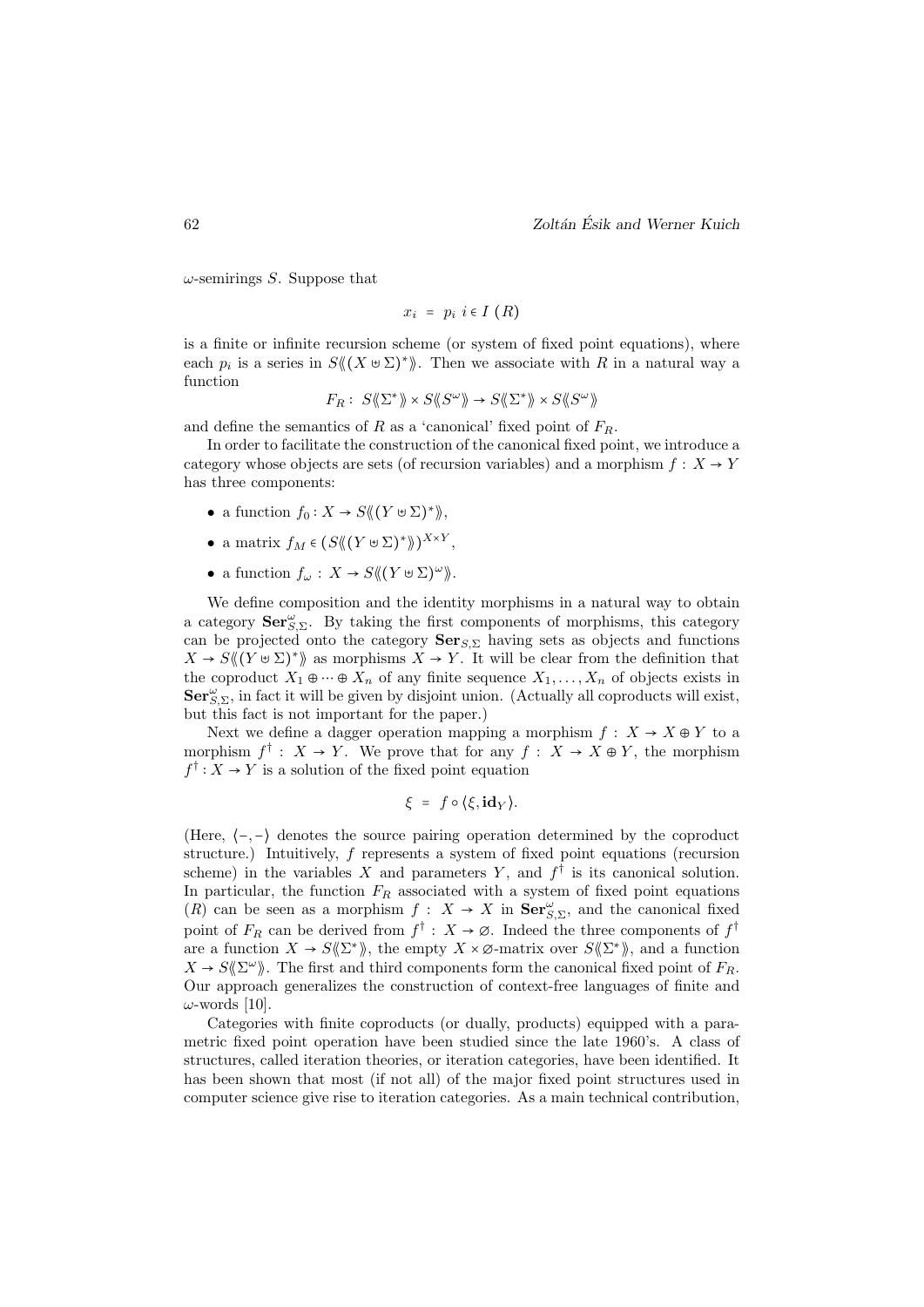we prove that for each commutative continuous semiring S and alphabet  $\Sigma,$  Ser $_{S,\Sigma}^{\omega}$ is also an iteration category, cf. Theorem 7.1. A few consequences of this fact are discussed in the conclusion.

# 2 Continuous semirings

Recall that a commutative monoid  $(V, +, 0)$  is *continuous* (cf. Section 2.2 of [6]) if it is equipped with a a partial order ≤ such that the supremum of any chain (or equivalently, directed set [12]) exists and 0 is the least element. Moreover, the sum operation + is continuous:

$$
x + \sup Y = \sup(x + Y)
$$

for all nonempty chains or nonempty directed sets  $Y \subseteq V$ , where  $x + Y = \{x + y :$  $y \in Y$ . (Actually this also holds when the set is empty.) It follows that the sum operation is monotonic: if  $x \leq y$  in V, then  $x + z \leq y + z$  for all  $z \in V$ .

Suppose that V is a continuous commutative monoid and  $x_i \in V$  for all  $i \in I$ . We define  $\sum_{i\in I} x_i$  as the supremum of all finite sums  $x_{i_1} + \ldots + x_{i_n}$  where  $i_1, \ldots, i_n$ are pairwise different elements of I. It is well-known that this summation operation is completely associative and commutative:

$$
\sum_{i \in I} x_i = \sum_{j \in J} \sum_{i \in I_j} x_i,
$$

whenever I is the disjoint union of the sets  $I_j, j \in J$  and  $x_i \in V$  for all  $i \in I$ . Moreover,

$$
\sum_{i \in I} x_i = \sum_{i \in I} x_{\pi(i)},
$$

whenever  $\pi$  is a permutation  $I \to I$  and  $x_i \in V$  for all  $i \in I$ .

Continuous commutative monoids are closed under several constructions including direct product. Suppose that  $V_i$  is a continuous commutative monoid for all  $i \in I$ . Then  $V = \prod_{i \in I} V_i$ , equipped with the pointwise sum operation and pointwise ordering, is also a continuous commutative monoid. It follows that the summation operation in the product  $V$  is the pointwise summation. In particular, if  $V$  is a continuous commutative monoid, then so is  $V^I$  for any set I.

Suppose now that  $S = (S, +, \cdot, 0, 1)$  is a semiring [8, 11]. We say that S is a continuous semiring (cf. Section 2.2 of [6]) if  $(S, +, 0)$  is a continuous commutative monoid equipped with a partial order  $\leq^1$  and the product operation is continuous (hence, also monotonic), i.e., it preserves the supremum of nonempty chains (or nonempty directed subsets) in either argument:

$$
(\sup X)y = \sup(Xy)
$$
  

$$
y(\sup X) = \sup(yX),
$$

<sup>&</sup>lt;sup>1</sup>Unlike at some other places, we do not require that  $x \leq y$  iff there is some z with  $x + z = y$ .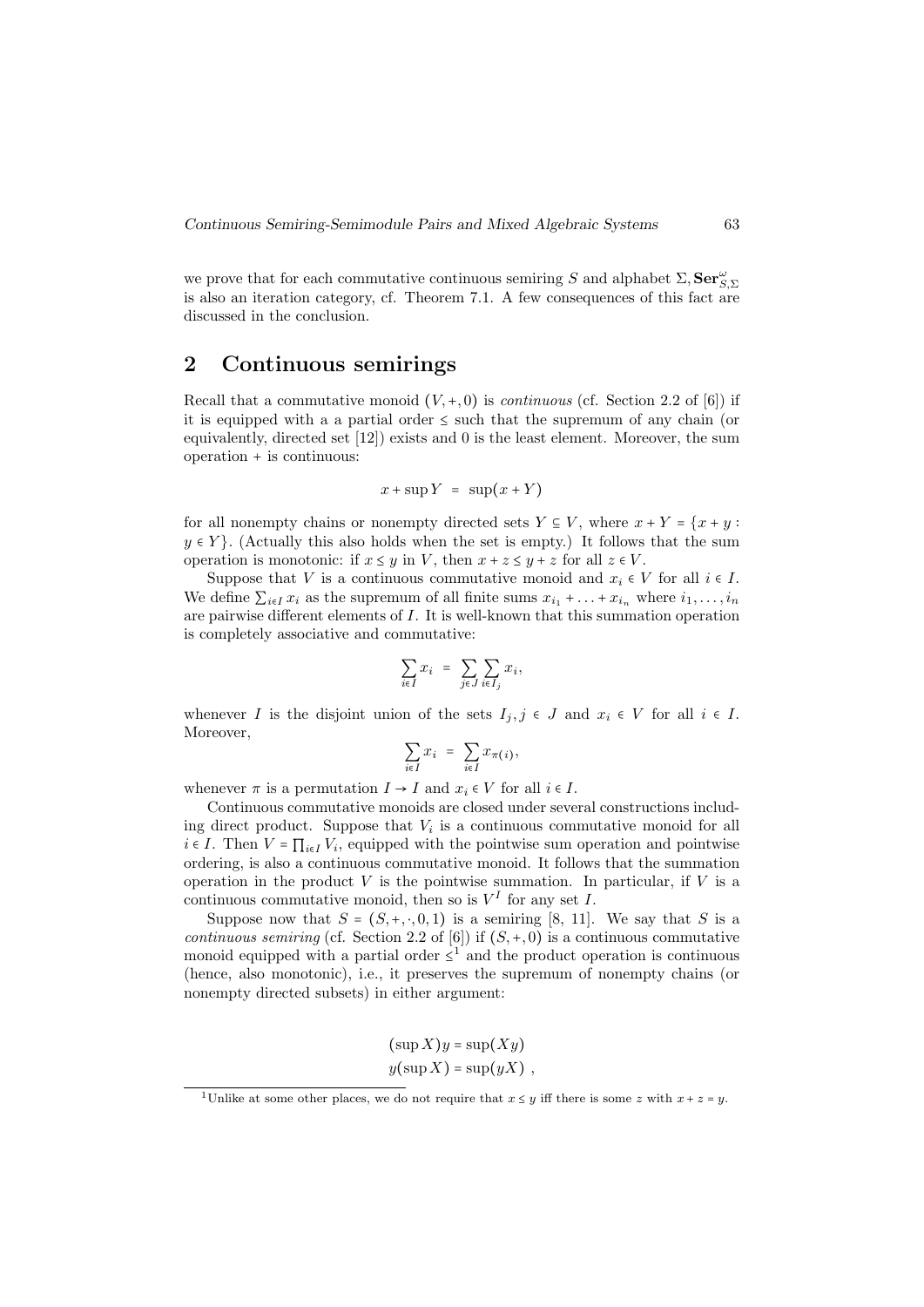for all nonempty chains (or directed sets)  $X \subseteq S$ , where  $Xy = \{xy : x \in X\}$  and  $yX$  is defined in the same way. It follows that product distributes over all sums:

$$
\left(\sum_{i\in I} x_i\right)y = \sum_{i\in I} x_i y
$$

$$
y\left(\sum_{i\in I} x_i\right) = \sum_{i\in I} y x_i,
$$

whenever  $x_i \in S$  for all  $i \in I$ .

Suppose that  $S$  is a continuous semiring and  $I$  is a set. Then the matrix semiring  $S^{I\times I}$ , equipped with the pointwise sum operation, the usual matrix product operation and the pointwise ordering is also a continuous semiring. The matrix product is meaningful since the sum of any  $I$ -indexed family of elements of  $S$  exists.

Continuous semirings are also closed under the formation of power series semirings. Suppose that S is a continuous semiring and X is a set. As usual, let  $S\langle\!\langle X^*\rangle\!\rangle$ denote the semiring of all power series  $s = \sum_{u \in X^*} \langle s, u \rangle u$  over X with coefficients in S. Each series s may be viewed as a function  $X^* \to S$  mapping a word  $u \in X^*$  to  $\langle s, u \rangle$ . Equipped with the pointwise order relation  $s \leq s'$  iff  $\langle s, u \rangle \leq \langle s', u \rangle$  for all  $u \in X^*, S\langle\!\langle X^*\rangle\!\rangle$  is a continuous semiring. The sum of any family of series is the pointwise sum.

**Theorem 2.1.** Suppose that S is a continuous semiring. Then for each set X, the continuous semiring  $S\langle X^*\rangle$  has the following universal property. Given a continuous semiring S', a continuous semiring morphism  $h_S : S \to S'$  and any function  $h_X: X \to S'$  such that the elements of  $h_S(S)$  commute with the elements of  $S'$ , there is a unique continuous semiring morphism  $h^{\sharp}: S \langle \langle X^* \rangle \rangle \to S'$  extending  $h_S$  and  $h_X$ .

Proof. We provide an outline of the proof. For details, see [7].

First we extend  $h_X$  to a monoid morphism  $X^* \to S'$ , denoted just h. Then, for a series  $s \in S\langle\!\langle X^*\rangle\rangle$ , we define  $h^{\sharp}(s) = \sum_{u \in X^*} h_S(\langle s, u \rangle)h(u)$ . It is clear that  $h^{\sharp}$  extends  $h_S$  and  $h_X$  and preserves the constants 0 and 1. Then we prove that  $h^{\sharp}$  is continuous and preserves the binary sum operation. It then follows that  $h^{\sharp}$ preserves all finite and infinite sums. Last, we prove that  $h^{\sharp}$  preserves the product operation. Since the definition of  $h^{\sharp}$  was forced, it is unique.  $\Box$ 

## 3 Continuous semiring-semimodule pairs

Suppose now that  $S$  is a semiring and  $V$  is a commutative monoid as above. We call V a (left) S-semimodule [9] if there is an action  $S \times V \to S$  subject to the usual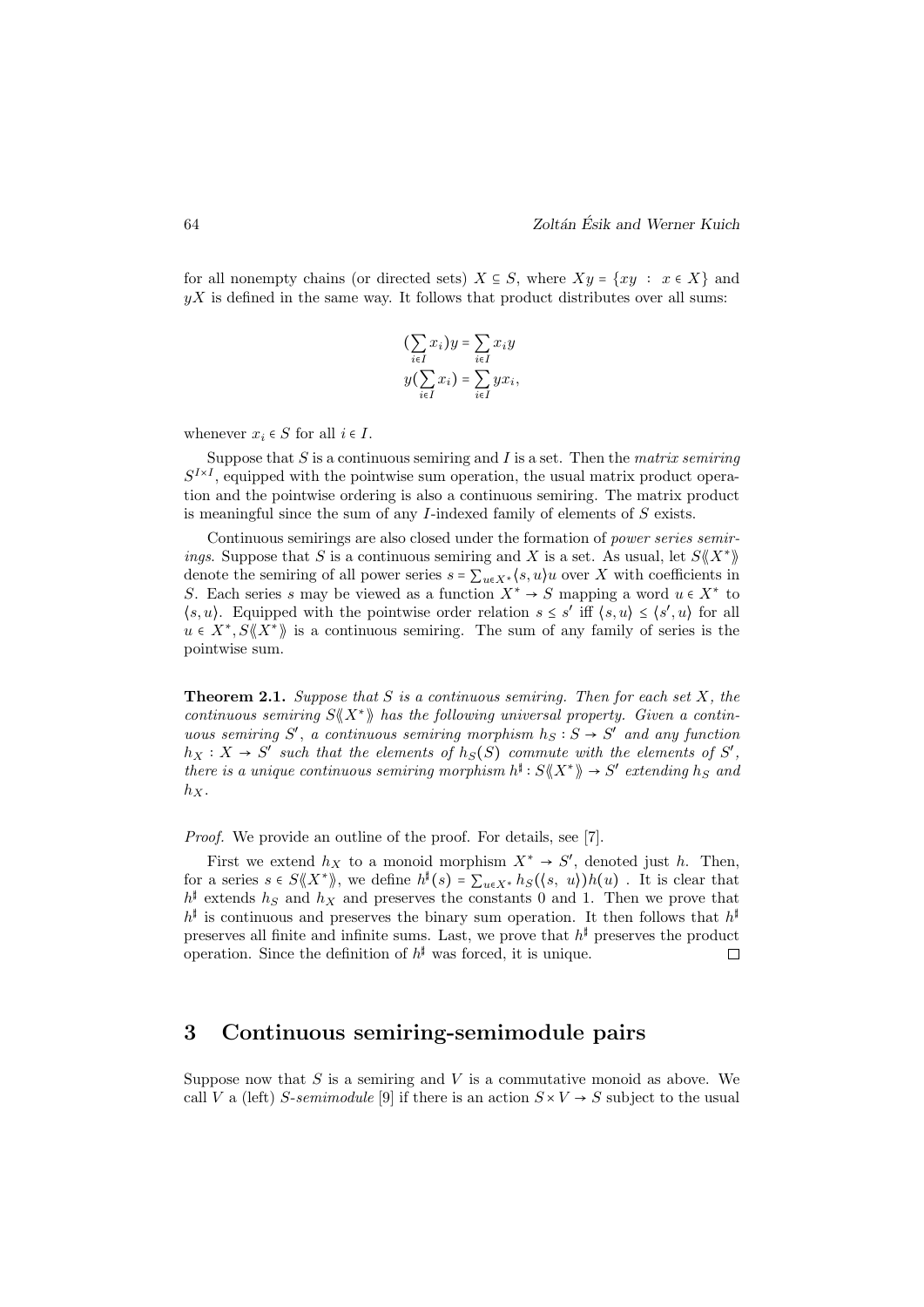associativity, distributivity and unitary conditions:

$$
(s1s2)v = s1(s2v)
$$
  
\n
$$
(s1 + s2)v = s1v + s2v
$$
  
\n
$$
s(v1 + v2) = sv1 + sv2
$$
  
\n
$$
1v = v
$$
  
\n
$$
0v = 0
$$
  
\n
$$
s0 = 0
$$

for all  $s, s_1, s_2 \in S$  and  $v, v_1, v_2 \in V$ . When V is an S-semimodule, we also say that  $(S, V)$  is a semiring-semimodule pair.

We call a semiring-semimodule pair  $(S, V)$  continuous if S is a continuous semiring and  $V$  is a continuous commutative monoid such that the action is continuous in either argument:

$$
(\sup X)v = \sup (Xv)
$$

$$
x(\sup Y) = \sup (xY)
$$

for all  $x \in S, y \in V$  and nonempty chains (or nonempty directed sets)  $X \subseteq S$  and  $Y \subseteq V$ . Of course,  $Xv = \{sv : s \in X\}$  and  $xY = \{xw : w \in Y\}$ . It follows that action distributes over summation on either side:

$$
\left(\sum_{i \in I} x_i\right) v = \sum_{i \in I} x_i v
$$

$$
x\left(\sum_{i \in I} v_i\right) = \sum_{i \in I} x v_i
$$

for all  $x, x_i \in S$ ,  $v, v_i \in V$ ,  $i \in I$ , where I is any index set.

Moreover, we call a continuous semiring-semimodule pair  $(S, V)$  a continuous  $\omega$ -semiring-semimodule pair if it is equipped with an *infinite product operation*  $\prod_{n>1} x_n$  mapping an  $\omega$ -sequence (or  $\omega$ -word)  $x_1 x_2 \cdots \in S^{\omega}$  to  $\prod_{n\geq 1} x_n \in V$ . The infinite product is subject to the following axioms:

Ax1

$$
x \prod_{n\geq 1} x_n = \prod_{n\geq 1} y_n,
$$

where  $y_1 = x$  and  $y_{n+1} = x_n$  for all  $n \ge 1$ .

Ax2

$$
\prod_{n\geq 1} x_n = \prod_{n\geq 1} x_{i_n} \cdots x_{i_{n+1}-1}
$$

where the sequence  $i_1 = 1 \le i_2 \le \cdots$  increases without a bound and the product of an empty family is 1.

Ax3

$$
\prod_{n\geq 1} (x_n + y_n) = \sum_{z_n = x_n \text{ or } z_n = y_n} \prod_{n\geq 1} z_n
$$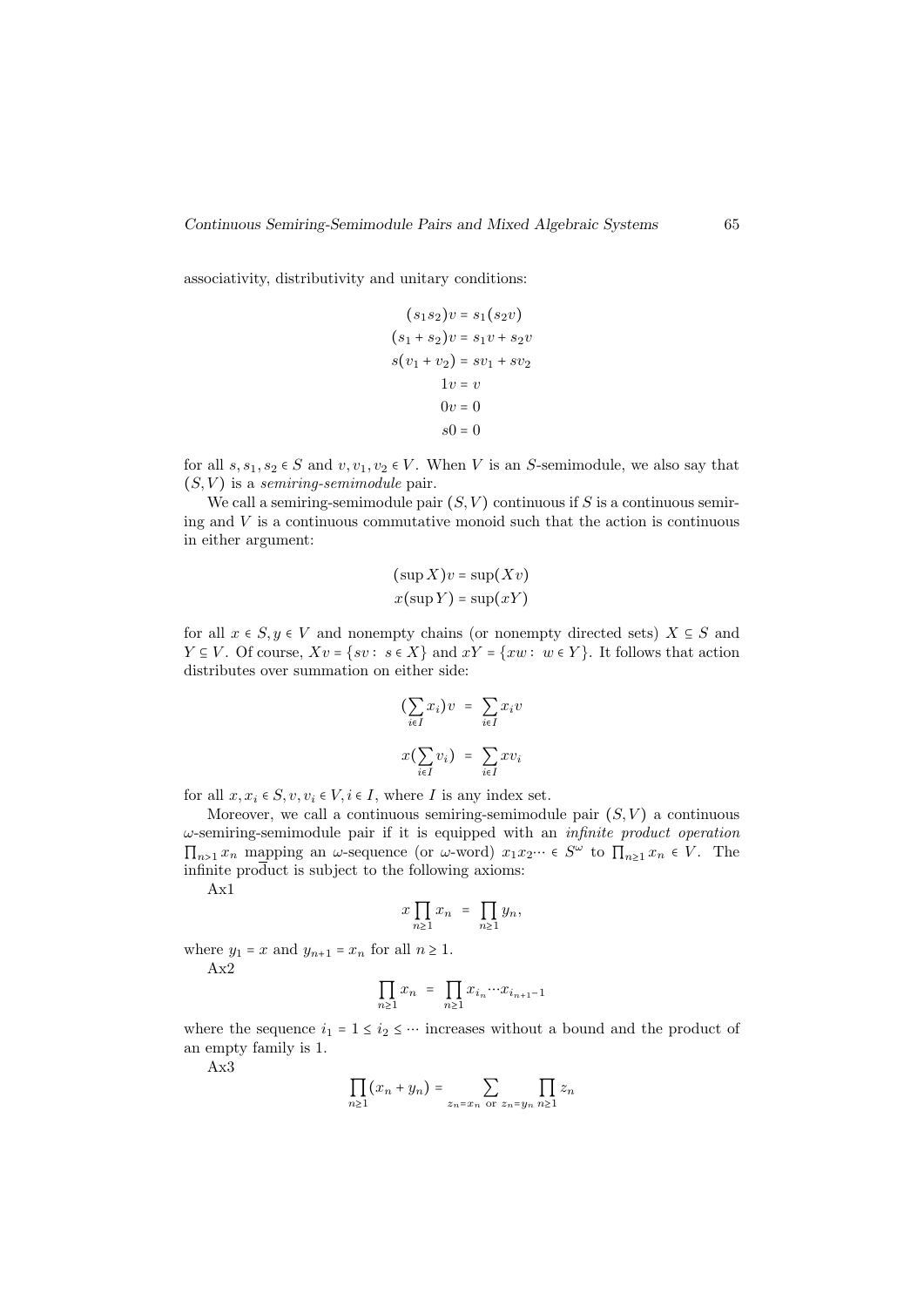Ax4

$$
\prod_{n\geq 1} \sup X_n = \sup_{x_n \in X_n} \prod_{n\geq 1} x_n
$$

where for each  $n, X_n \subseteq S$  is a nonempty chain (or a nonempty directed set).

It follows that

$$
\prod_{n\geq 1} \sum_{i_n \in I_n} x_{i_n} = \sum_{i_1 \in I_1, i_2 \in I_2, \dots} \prod_{n\geq 1} x_{i_n}
$$
 (1)

where  $\{x_{i_n} : i_n \in I_n\}$  is a family of elements of S for all  $n \ge 1$ . Indeed,

$$
\prod_{n\geq 1} \sum_{i_n \in I_n} x_{i_n} = \prod_{n\geq 1} \sup_{F_n \subseteq I_n} \left\{ \sum_{i_n \in F_n} x_{i_n} \right\}
$$
  
\n
$$
= \sup_{F_n \subseteq I_n} \prod_{n\geq 1} \left\{ \sum_{i_n \in F_n} x_{i_n} \right\}
$$
  
\n
$$
= \sup_{F_n \subseteq I_n} \sum_{i_n \in F_n} \prod_{n\geq 1} x_{i_n}
$$
  
\n
$$
= \sup_{F \subseteq I_1 \times I_2 \times \dots} \sum_{(i_1, i_2, \dots) \in F} \prod_{n\geq 1} x_{i_n}
$$
  
\n
$$
= \sum_{(i_1, i_2, \dots) \in I_1 \times I_2 \times \dots} \prod_{n\geq 1} x_{i_n}.
$$

In particular, note that  $\prod_{n\geq 1} x_n = 0$  whenever there is some m such that  $x_m$  is 0. (This also follows from Ax1.) Moreover, infinite product is monotonic: if  $x_n \leq y_n$ in S for all  $n \geq 1$ , then  $\prod_{n\geq 1} x_n \leq \prod_{n\geq 1} y_n$ .

Suppose that S is a continuous semiring. Then we define a star operation  $S \rightarrow S$ as usual:  $s^* = \sum_{n\geq 0} s^n$  for all  $s \in S$ . It is known that  $s^*$  is the least solution of the fixed point equation  $x = sx + 1$  (and also of  $x = xs + 1$ ) over S. And if  $(S, V)$  is a continuous  $\omega$ -semiring-semimodule pair, we define an omega operation  $S^{\omega} \to V$  by  $s^{\omega} = \prod_{n\geq 1} s$  for all  $s \in S$ . It is known that for each  $s \in S$ ,  $s^{\omega}$  is a solution of the equation  $v = sv$  over  $V$ .

Complete equational and quasi-equational axiomatization of the equational properties of the star operation in continuous semirings has been given in [2]. Among the identities satisfied by continuous semirings are the sum star and product star identities [3, 1]:

$$
(x+y)^* = (x^*y)^*x^*
$$

$$
(xy)^* = 1 + x(yx)^*y
$$

Also  $0^* = 1$  and  $1^* = 1^{**}$  hold.

When  $(S, V)$  is a continuous  $\omega$ -semiring-semimodule pair, the omega operation satisfies the sum omega and product omega identities [1]:

$$
(x + y)^{\omega} = (x^*y)^{\omega} + (x^*y)^*x^{\omega}
$$

$$
(xy)^{\omega} = x(yx)^{\omega}
$$

for all  $x, y \in S$ . Also  $0^{\omega} = 0$ .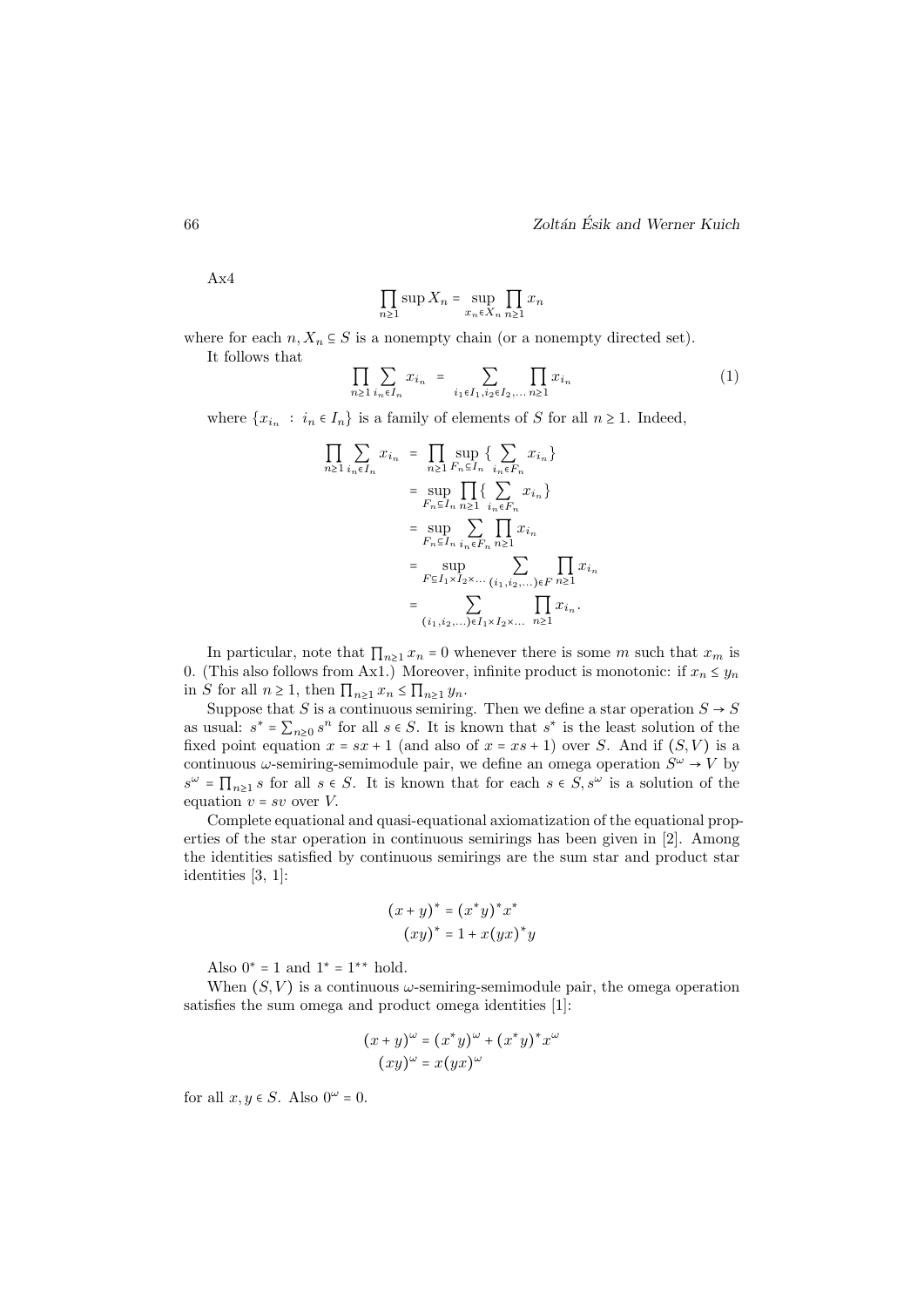#### 4 Matrices and series

#### 4.1 Matrices

Suppose that  $(S, V)$  is a continuous  $\omega$ -semiring-semimodule pair and I is a set. Then, as mentioned above,  $S^{I\times I}$  is a continuous semiring, and  $V^I$  is a continuous commutative monoid. There is a natural left action of  $S^{I\times I}$  on  $V^I$  defined similarly to matrix multiplication:

$$
(MN)_i = \sum_{j \in I} M_{i,j} N_j, i \in I,
$$

for all  $M \in S^{I \times I}$  and  $N \in S^I$ . Moreover, we may define an infinite product operation by

$$
(\prod_{n\geq 1} M_n)_i = \sum_{i=i_1,i_2,\ldots} \prod_{n\geq 1} (M_n)_{i_n,i_{n+1}}, \ i \in I.
$$

**Proposition 4.1.** Suppose that  $(S, V)$  is a continuous  $\omega$ -semiring-semimodule pair and I is a set. Then, equipped with the pointwise orderings,  $(S^{I \times I}, V^I)$  is also a  $continuous \omega$ -semiring-semimodule pair.

*Proof.* The fact that  $S^{I\times I}$  is a continuous semiring is proved in [7]. It is clear that  $V^I$ is a continuous commutative monoid and that equipped with the action,  $(S^{I \times I}, V^I)$ is a semiring-semimodule pair. The action is continuous in either argument, so that  $(S^{I\times I}, V^I)$  is also a continuous semiring-semimodule pair. This can be proved by an argument similar to that used in [7] to establish that product in  $S^{I \times I}$  is continuous in either argument.

In order to conclude, we still need to prove that the infinite product over matrices satisfies the axioms Ax1-Ax4. Let  $M_n \in S^{I \times I}$  for all  $n \ge 1$ , and define  $M' = M_1$ and  $M'_n = M_{n+1}$  for all  $n \ge 1$ . Then for every  $i \in I$ , the *i*th component of  $\prod_{n\ge 1} M'_n$ is

$$
\sum_{j \in I} (M_1)_{i,j} \sum_{j=j_1,j_2,... \in I} \left( \prod_{n \geq 1} (M_{n+1})_{j_n,j_{n+1}} \right) = \sum_{i=i_1,i_2,... \in I} \prod_{n \geq 1} (M_n)_{i_n,i_{n+1}}
$$

which is the *i*th component of  $\prod_{n\geq 1} M_n$ . Hence, Ax1 holds.

Suppose now that the sequence  $1 = k_1 \leq k_2 \leq \cdots$  increases without a bound and define  $M'_n = M_{i_n} \cdots M_{i_{n+1}-1}$  for all  $n \ge 1$ . Then for each  $i \in I$ , the *j*th component of  $\prod_{n\geq 1} M'_n$  is

$$
\sum_{\substack{j=j_1,j_2,\ldots\in I \\ j=j_1,j_2,\ldots\in I}} \prod_{n\geq 1} (M')_{j_n,j_{n+1}}
$$
\n
$$
= \sum_{\substack{j=j_1,j_2,\ldots\in I \\ j=j_1,j_2,\ldots\in I}} \prod_{n\geq 1} \sum_{j_n=\ell_1,\ell_2,\ldots,\ell_{i_{n+1}-i_n}=j_{n+1}} (M_{i_n})_{\ell_1,\ell_2}\cdots(M_{i_{n+1}-1})_{\ell_{i_{n+1}-i_n-1},\ell_{i_{n+1}-i_n}}
$$
\n
$$
= \sum_{j=j_1,j_2,\ldots\in I} \prod_{n\geq 1} (M_j)_{j_n,j_{n+1}},
$$

proving Ax2.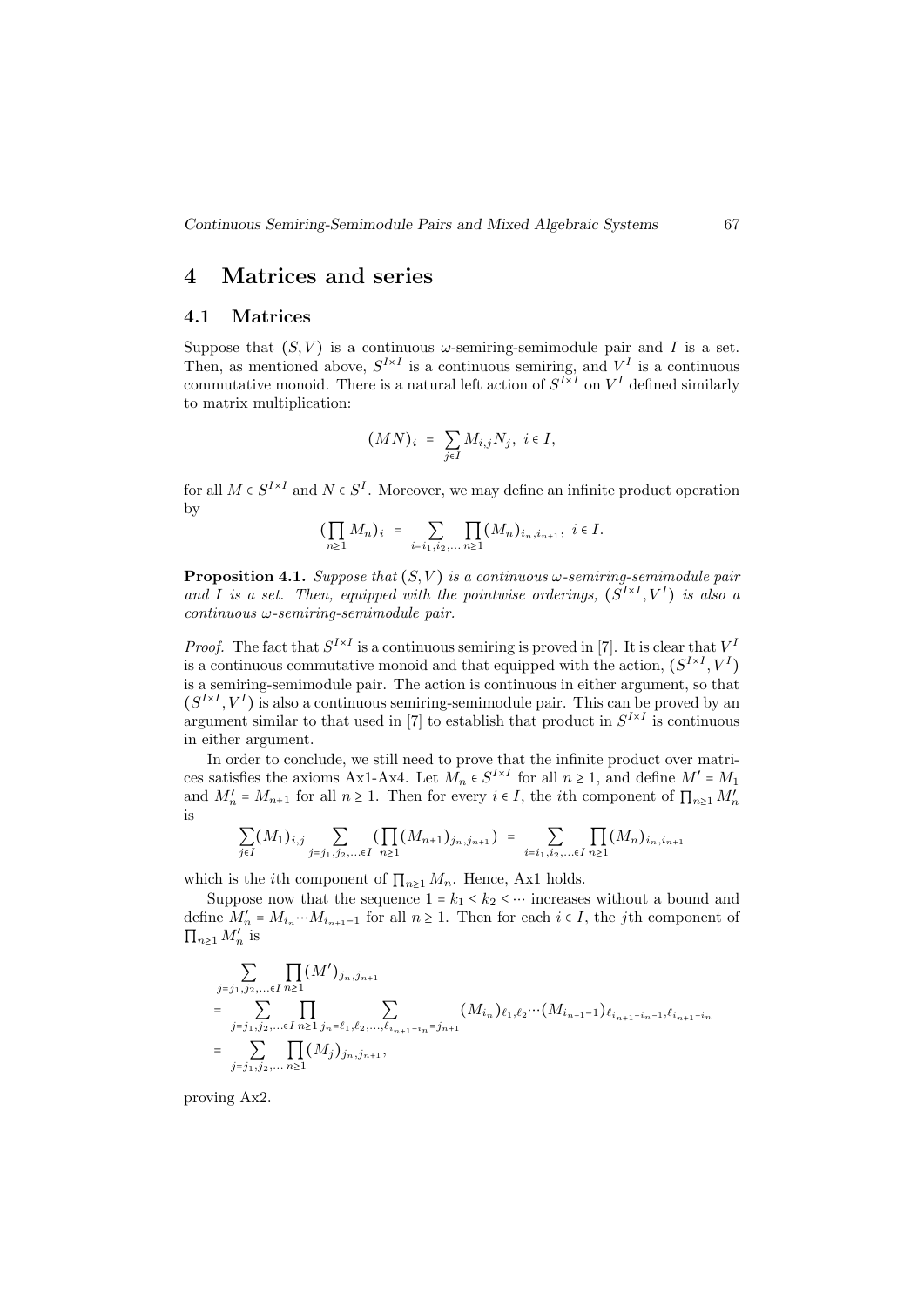In order to prove that Ax3 holds, let  $M_n, M'_n \in S^{I \times I}$  for all  $n \ge 1$ . Then for every  $i \in I$ , the *i*th component of  $\prod_{n\geq 1} (M_n + M'_n)$  is

$$
\sum_{i=i_1,i_2,\dots n\ge 1} \prod_{n\ge 1} (M_n + M'_n)_{i_n,i_{n+1}} = \sum_{P_n = M_n \text{ or } P_n = M'_n} \sum_{i=i_1,i_2,\dots n\ge 1} \prod_{n\ge 1} P_{i_n,i_{n+1}}
$$

$$
= \left(\sum_{P_n = M_n \text{ or } P_n = M'_n} \prod_{n\ge 1} P_n\right)_{i},
$$

i.e., the *i*th component  $\sum_{P_n=M_n}$  or  $P_n=M'_n \prod_{n\geq 1} P_n$ . This proves Ax3.

Suppose now that for each  $n \geq 1, \mathcal{M}_n$  is a nonempty chain w.r.t. the pointwise ordering of matrices in  $S^{I\times I}$ . We want to prove that

$$
\prod_{n\geq 1} \sup \mathcal{M}_n = \sup_{M_n \in \mathcal{M}_n} \prod_{n\geq 1} M_n.
$$
 (2)

Let  $i \in I$  be fixed. Then the *i*th component of  $\prod_{n\geq 1} \sup \mathcal{M}_n$  is

$$
\sum_{i=i_1, i_2, \dots, n \ge 1} \prod_{n \ge 1} (\sup \mathcal{M})_{i_n, i_{n+1}} = \sum_{i=i_1, i_2, \dots, M_n \in \mathcal{M}_n} \sup_{n \ge 1} \prod_{n \ge 1} (M_n)_{i_n, i_{n+1}}
$$

$$
= \sup_{M_n \in \mathcal{M}_n} \sum_{i=i_1, i_2, \dots, n \ge 1} \prod_{n \ge 1} (M_n)_{i_n, i_{n+1}}
$$

$$
= \sup_{M_n \in \mathcal{M}_n} (\prod_{n \ge 1} M_n)_i.
$$

Here, we used the fact, proved in [7], that summation is continuous. It follows that (2) holds.  $\Box$ 

Hence, if  $(S, V)$  is a continuous  $\omega$ -semiring-semimodule pair, then  $(S^{I \times I}, V^I)$ comes with a star operation and an omega operation.

#### 4.2 Series

We may also construct continuous  $\omega$ -semiring-semimodule pairs of power series. To this end, we assume that S is a continuous  $\omega$ -semiring equipped with an infinite product  $S^{\omega} \to S$  subject to axioms similar to those defining continuous  $\omega$ -semiringsemimodule pairs. This amounts to requiring that, equipped with left multiplication as the action and the infinite product,  $(S, S)$  is a continuous  $\omega$ -semiring-semimodule pair.

Let X be any set. We already know that  $S\langle X^*\rangle$  is a continuous semiring. In a similar way,  $S\langle \langle X^{\omega} \rangle$ , equipped with the pointwise sum operation and pointwise ordering, is a continuous commutative monoid, and the action of  $S\langle\langle X^*\rangle\rangle$  on  $S\langle\langle X^{\omega}\rangle\rangle$ defined by

$$
sr = \sum_{w \in A^{\omega}} \sum_{w = uv} \langle s, u \rangle \langle r, v \rangle uv
$$

turns  $S\langle \langle X^{\omega} \rangle$  into an  $S\langle \langle X^* \rangle$ -semimodule. Moreover, the action is continuous in either argument and it is easy to check that Ax1-Ax4 hold.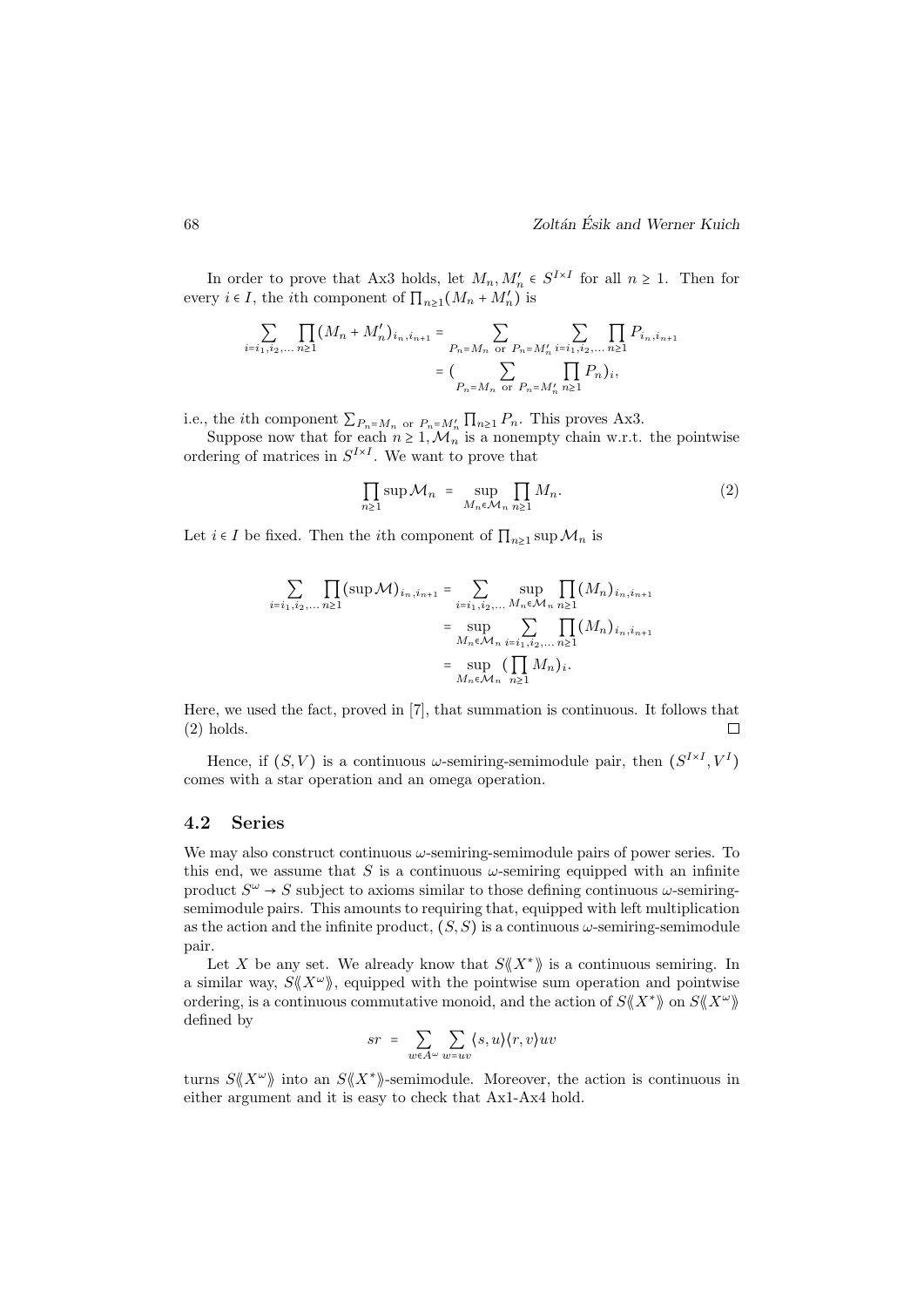Let  $s_n \in S\langle \langle X^*\rangle \rangle$  for all  $n \geq 1$ . We define  $r = \prod_{n\geq 1} s_n \in S\langle \langle X^{\omega} \rangle \rangle$  as follows. Given  $v \in X^{\omega}$ , we define

$$
\langle r, v \rangle = \sum_{v = v_1 v_2 \dots n \ge 1} \prod_{n \ge 1} \langle s_n, v_n \rangle
$$

**Proposition 4.2.** Let S be a continuous  $\omega$ -semiring and X be a set. Then  $(S\langle\!\langle X^*\rangle\!\rangle, S\langle\!\langle X^*\rangle\!\rangle)$  is a continuous  $\omega$ -semiring-semimodule pair.

*Proof.* First we establish Ax1. Let  $s \in S\langle \langle X^* \rangle \rangle$  and  $s_n \in S\langle \langle X^* \rangle \rangle$  for all  $n \geq 1$ . Then, for all  $w \in X^{\omega}$ ,

$$
\langle s \prod_{n\geq 1} s_n, w \rangle = \sum_{w=uv} \langle s, u \rangle \langle \prod_{n\geq 1} s_n, v \rangle
$$
  
\n
$$
= \sum_{w=uv} \langle s, u \rangle \sum_{v=v_1v_2...} \prod_{n\geq 1} \langle s_n, v_n \rangle
$$
  
\n
$$
= \sum_{w=uv_1v_2...} \langle s, u \rangle \prod_{n\geq 1} \langle s_n, v_n \rangle
$$
  
\n
$$
= \sum_{w=v_1v_2...} \langle s'_n, v_n \rangle
$$
  
\n
$$
= \langle \prod_{n\geq 1} s'_n, w \rangle,
$$

where  $s'_1 = s$  and  $s'_{n+1} = s_n$  for all  $n \ge 1$ .

Let again  $s_n \in S \langle X^* \rangle$  for all  $n \geq 1$ . Suppose that the sequence  $i_1 = 1 \leq i_2 \leq \cdots$ increases without a bound. For each  $n \geq 1$ , define  $s'_n = s_{i_n} \cdots s_{i_{n+1}-1}$ . Then for all  $w \in X^{\omega}$ ,

$$
\langle \prod_{n\geq 1} s_n, w \rangle = \sum_{w=v_1v_2...} \prod_{n\geq 1} \langle s_n, v_n \rangle
$$
  
= 
$$
\sum_{w=v_1v_2...} \prod_{n\geq 1} \langle s_{i_n}, v_{i_n} \rangle \cdots \langle s_{i_{n+1}-1}, v_{i_{n+1}-1} \rangle
$$
  
= 
$$
\sum_{w=u_1u_2...} \prod_{n\geq 1} \langle s'_n, u_n \rangle
$$
  
= 
$$
\langle \prod_{n\geq 1} s'_n, w \rangle,
$$

proving Ax2.

Next, suppose that  $s_n, s'_n \in S\langle \langle X^* \rangle \rangle$  for all  $n \geq 1$ . Then for all  $w \in X^{\omega}$ ,

$$
\langle \prod_{n\geq 1} (s_n + s'_n), w \rangle = \sum_{w=v_1v_2...n\geq 1} \prod_{n\geq 1} \langle s_n + s'_n, v_n \rangle
$$
  
= 
$$
\sum_{w=v_1v_2...n=s_n} \sum_{\text{or } r_n = s'_n} \prod_{n\geq 1} \langle r_n, v_n \rangle
$$
  
= 
$$
\sum_{r_n = s_n \text{ or } r_n = s'_n} \langle \prod_{n\geq 1} r_n, w \rangle,
$$

proving Ax3.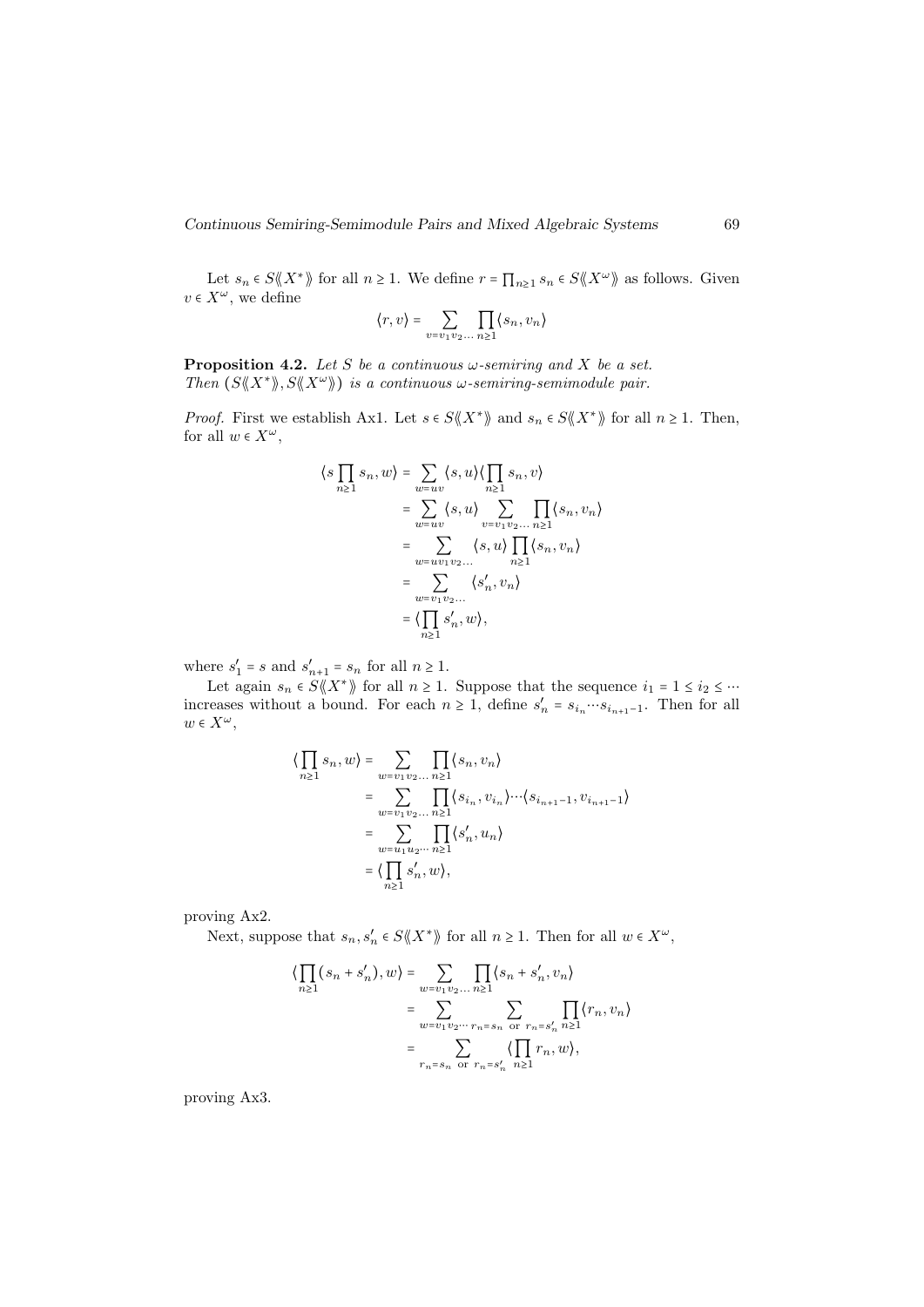Finally, suppose that  $(I_n, \leq)$  is a nonempty directed partially ordered set for each  $n \geq 1$  and  $s_i \in S\langle \langle X^* \rangle \rangle$  for all  $i \in I_n, n \geq 1$  such that  $s_i \leq s_j$  whenever  $i \leq j$  in  $I_n$ . We want to prove that

$$
\prod_{n\geq 1}\sup_{i\in I_n}s_i=\sup_{i_1\in I_1,i_2\in I_2,\ldots}\prod_{n\geq 1}s_{i_n}.
$$

Let  $w \in X^{\omega}$ . Then

$$
\langle \prod_{n\geq 1} \sup_{i\in I_n} s_i, w \rangle = \sum_{w=v_1v_2...} \prod_{n\geq 1} \langle \sup_{i\in I_n} s_i, v_n \rangle
$$
  
\n
$$
= \sum_{w=v_1v_2...} \prod_{n\geq 1} \sup_{i\in I_n} \langle s_i, v_n \rangle
$$
  
\n
$$
= \sum_{w=v_1v_2...} \sup_{i_1\in I_1, i_2\in I_2,...} \prod_{n\geq 1} \langle s_{i_n}, v_n \rangle
$$
  
\n
$$
= \sup_{i_1\in I_1, i_2\in I_2,...} \sum_{w=v_1v_2...} \prod_{n\geq 1} \langle s_{i_n}, v_n \rangle
$$
  
\n
$$
= \sup_{i_1\in I_1, i_2\in I_2,...} \langle \prod_{n\geq 1} s_{i_n}, w \rangle
$$
  
\n
$$
= \langle \sup_{i_1\in I_1, i_2\in I_2,...} \prod_{n\geq 1} s_{i_n}, w \rangle,
$$

proving Ax4.

Hence, if S is a continuous semiring, then for any set  $X, (S \ll X^*)$ ,  $S \ll X^{\omega}$ ) has a star and an omega operation.

#### 5 Freeness

Suppose now that  $(S, V)$  and  $(S', V')$  are continuous  $\omega$ -semiring-semimodule pairs. We say that a pair of functions  $h = (h_S, h_V)$  with  $h_S : S \to S'$  and  $h_V : V \to V'$  is a continuous  $\omega$ -semiring-semimodule pair morphism if  $h<sub>S</sub>$  is a continuous semiring homomorphism,  $h_V$  is a continuous monoid homomorphism,  $h_S$  and  $h_V$  jointly preserve the action, moreover, infinite product is preserved:

$$
h_V(\prod_{n\geq 1}x_n) = \prod_{n\geq 1}h_S(x_n)
$$

for all  $x_n \in S, n \ge 1$ . In this section we prove:

**Theorem 5.1.** Suppose that S is a continuous  $\omega$ -semiring. Then for each set X, the continuous  $\omega$ -semiring-semimodule pair  $(S\langle\!\langle X^*\rangle\!\rangle, S\langle\!\langle X^*\rangle\!\rangle)$  has the following universal property. Let  $(S', V')$  be a continuous  $\omega$ -semiring-semimodule pair,  $h_S$ :  $S \rightarrow S'$  a continuous semiring morphism and  $h_X : X \rightarrow S'$  a function. Suppose that the elements of  $h_S(S)$  commute with the elements of S' and the following infinite commutativity holds:

$$
\prod_{n\geq 1} s_n s'_n = \left(\prod_{n\geq 1} s_n\right) \left(\prod_{n\geq 1} s'_n\right)
$$

for all  $s_n \in h_S(S)$  and  $s'_n \in S'$ . Then there is a unique continuous semiringsemimodule morphism  $h^{\sharp} = (h^{\sharp}_{S}, h^{\sharp}_{V})$  extending  $h_{S}$  and  $h_{X}$ .

 $\Box$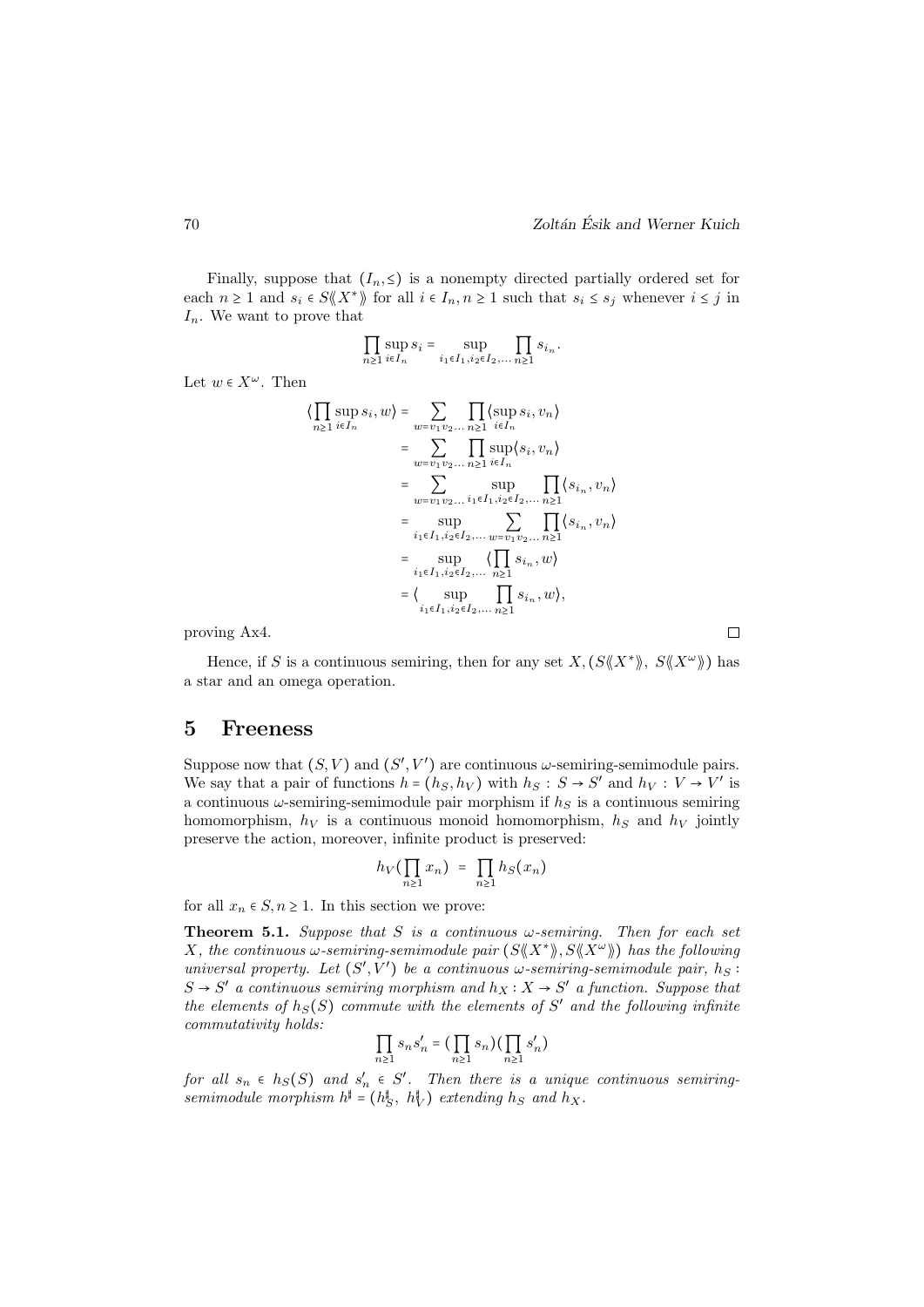*Proof.* We have already shown that  $(S\langle X^*\rangle, S\langle X^*\rangle)$  is a continuous semiringsemimodule pair. Let us first extend h to a function  $X^* \to S$ , denoted just h, so that it becomes a (multiplicative) monoid homomorphism. Then let  $h_S^{\sharp}: S \langle \langle X^* \rangle \rangle \to S'$ be defined by

$$
h_S^{\sharp}(s) = \sum_{u \in X^*} h_S(\langle s, u \rangle) h(u).
$$

It is known that  $h_{\mathcal{S}}^{\sharp}$  is a continuous semiring homomorphism.

Next we extend h to a function  $X^{\omega} \to V'$  by defining  $h(v) = \prod_{i\geq 1} h_X(x_i)$  for each  $v = x_1 x_2 \dots$  in  $X^\omega$ . Finally, when  $s \in S \langle X^\omega \rangle$ , let  $h_V^{\dagger}(s) = \sum_{v \in X^\omega} h_S(\langle s, v \rangle) h(v)$ .

Suppose that  $s_i \in S\langle \langle X^\omega \rangle \rangle$  for all  $i \in I$ , where I is nonempty directed partially ordered set, ordered by the relation  $\leq$ . Moreover, suppose that  $s_i \leq s_j$  whenever  $i \leq j$  in I and let  $s = \sup_{i \in I} s_i$ . Then

$$
h_V^{\dagger}(s) = \sum_{v \in X^{\omega}} h_S(\langle s, v \rangle) h(v)
$$
  
= 
$$
\sum_{v \in X^{\omega}} \sup_{i \in I} h_S(\langle s_i, v \rangle) h(v)
$$
  
= 
$$
\sup_{i \in I} \sum_{v \in X^{\omega}} h_S(\langle s_i, v \rangle) h(v)
$$
  
= 
$$
\sup_{i \in I} h_V^{\dagger}(s_i),
$$

proving that  $h_V^{\dagger}$  is continuous. To prove that  $h_V^{\dagger}$  preserves the sum operation, let  $s_1, s_2 \in S\langle \! \langle X^\omega \rangle \! \rangle$ . Then

$$
h_V^{\dagger}(s_1 + s_2) = \sum_{v \in X^{\omega}} h_S(\langle s_1 + s_2, v \rangle)h(v)
$$
  
= 
$$
\sum_{v \in X^{\omega}} h_S(\langle s_1, v \rangle)h(v) + h_S(\langle s_2, v \rangle)h(v)
$$
  
= 
$$
\sum_{v \in X^{\omega}} h_S(\langle s_1, v \rangle)h(v) + \sum_{v \in X^{\omega}} h_S(\langle s_2, v \rangle)h(v)
$$
  
= 
$$
h_V^{\dagger}(s_1) + h_V^{\dagger}(s_2).
$$

It is clear that  $h_V^{\dagger}$  preserves 0. In order to prove that  $h_S^{\dagger}$  and  $h_V^{\dagger}$  jointly preserve the action, let  $s \in S\langle \langle X^* \rangle \rangle$  and  $r \in S\langle \langle X^{\omega} \rangle \rangle$ . Then

$$
h_V^{\dagger}(sr) = \sum_{v \in X^{\omega}} h_S(\langle sr, v \rangle)h(v)
$$
  
= 
$$
\sum_{v \in X^{\omega}} \sum_{v=uw} h_S(\langle s, u \rangle)h_S(\langle s, w \rangle)h(u)h(w)
$$
  
= 
$$
\sum_{v \in X^{\omega}} \sum_{v=uw} h_S(\langle s, u \rangle)h(u)h_S(\langle r, w \rangle)h(w)
$$
  
= 
$$
\sum_{u \in X^*} h_S(\langle s, u \rangle)h(u) \sum_{w \in X^{\omega}} h_S(\langle r, w \rangle)h(w)
$$
  
= 
$$
h_S^{\dagger}(s)h_V^{\dagger}(r).
$$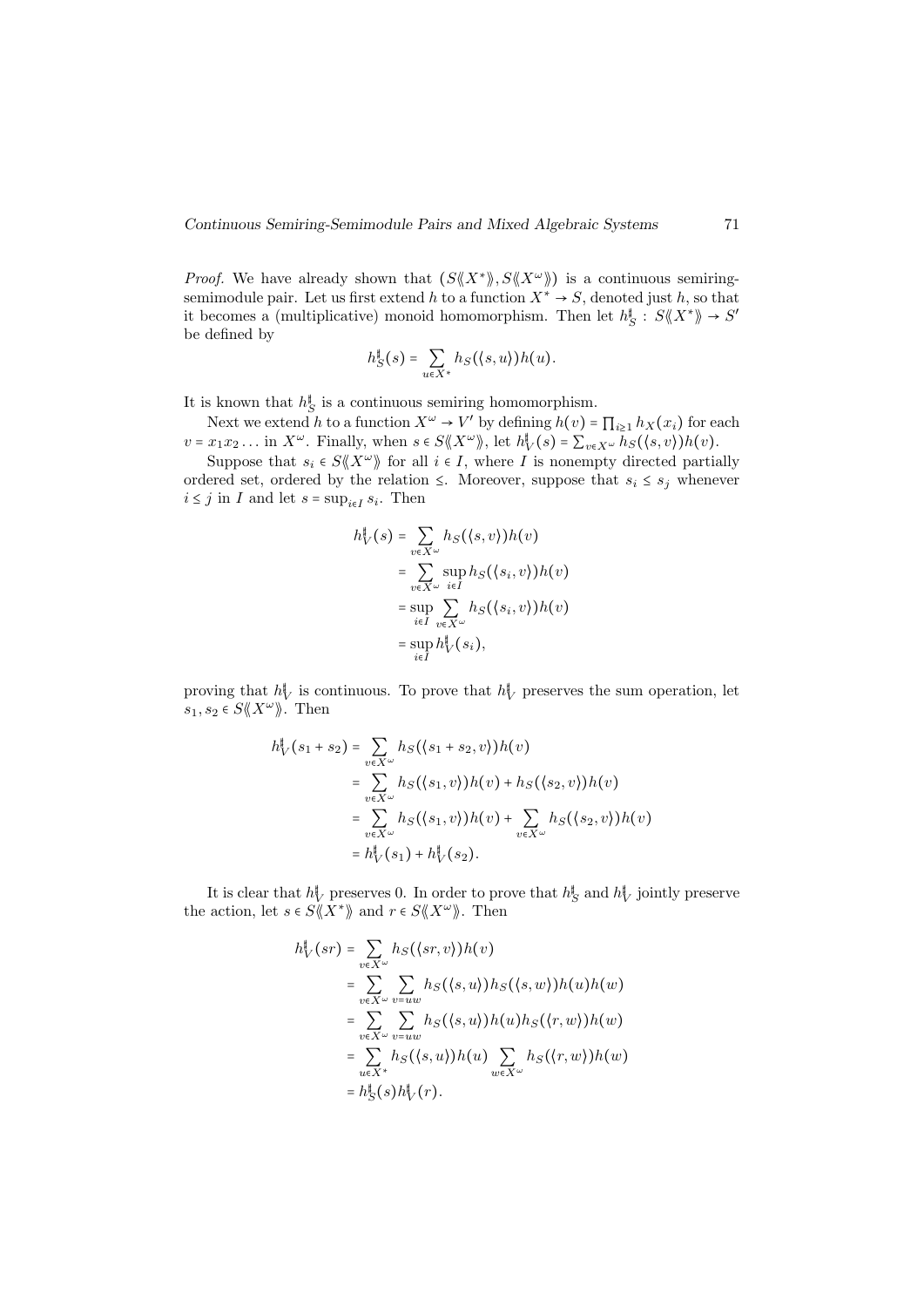Finally, we prove that  $h_V^{\dagger}$  preserves the infinite product. To this end, let  $s_n \in$  $S\langle\!\langle X^*\rangle\!\rangle$  for all  $n \geq 1$ . We want to prove that  $h_V^{\sharp}(\prod_{n\geq 1} s_n) = \prod_{n\geq 1} h_S^{\sharp}(s_n)$ .

$$
h_V^{\sharp}(\prod_{n\geq 1} s_n) = \sum_{v\in X^{\omega}} h_S(\left(\prod_{n\geq 1} s_n, v\right))h(v)
$$
  
\n
$$
= \sum_{v\in X^{\omega}} \sum_{v=v_1v_2...n\geq 1} \prod_{n\geq 1} h_S(\langle s_n, v_n \rangle)h(v_n)
$$
  
\n
$$
= \sum_{v\in X^{\omega}} \sum_{v=v_1v_2...n\geq 1} \prod_{n\geq 1} h_S(\langle s_n, v_n \rangle) \prod_{n\geq 1} h(v_n)
$$
  
\n
$$
= \prod_{n\geq 1} (\sum_{v_n\in X^*} h_S(\langle s_n, v_n \rangle)h(v_n))
$$
  
\n
$$
= \prod_{n\geq 1} h_S(s_n).
$$

It is clear that  $h<sub>S</sub>$  extends h. Since the definitions of  $h<sub>S</sub>$  and  $h<sub>V</sub>$  were forced, they are unique.  $\Box$ 

## 6 The category  $\text{Matr}_{(S,V)}$

All categories  $\mathcal C$  in the paper will have sets as objects. The composition of morphisms  $f: X \to Y$  and  $g: Y \to Z$  will be denoted  $f \circ g$ . We usually let  $\mathrm{id}_X$  denote the identity morphism  $X \to X$ .

Our categories will have finite coproducts. For a sequence  $X_1, \ldots, X_n$  of objects, the coproduct  $X_1 \oplus \cdots \oplus X_n$  will be given by disjoint union  $X_1 \oplus \cdots \oplus X_n$ . In particular, the empty set  $\varnothing$  will serve as initial object.

Let  $X_1, \ldots, X_n$  be objects. For each  $i = 1, \ldots, n$ , the *i*th coproduct injection  $\mathbf{in}_{X_i}: X_i \to X_1 \oplus \cdots \oplus X_n$  will always be determined by the embedding of  $X_i$  into  $X_1 \uplus \cdots \uplus X_n$ . We will let !<sub>X</sub> denote the unique morphism  $\emptyset \to X$ . Moreover, if  $f_i: X_i \to X$  for  $i = 1, \ldots, n$ , then we will let  $\langle f_1, \ldots, f_n \rangle$  denote the unique morphism  $f: X_1 \oplus \cdots \oplus X_n \to X$  with  $\mathbf{in}_{X_i} \circ f = f_i$  for all i. And when  $f_i: X_i \to Y_i$ , where  $i \in \{1, \ldots, n\}$ , then we let  $f_1 \oplus \cdots \oplus f_n$  denote the unique morphism  $f : X_1 \oplus \cdots \oplus X_n \rightarrow$  $Y_1 \oplus \cdots \oplus Y_n$  with  $\mathbf{in}_{X_i} \circ f = f_i \circ \mathbf{in}_{Y_i}$  for all *i*.

For any X, Y, the hom-set  $\mathcal{C}(X, Y)$  of morphisms  $X \to Y$  will be both a complete partial order  $(C, \leq)$  and a commutative monoid  $(C(X, Y), +, 0_{X,Y})$  such that the zero morphism  $0_{X,Y}$  is also least w.r.t.  $\leq$  and the operation + is continuous in both of its arguments. Also, the operation of composition will be continuous in both arguments. Moreover, the partial order will be related to the coproduct structure so that for any  $f, g: X_1 \oplus \cdots \oplus X_n \to Y, f \leq g$  iff  $\mathbf{in}_{X_i} \circ f \leq \mathbf{n}_{X_i} \circ g$ . It follows that when  $f_i: X_i \to Y_i$ , where  $i \in \{1, ..., n\}$ , then  $f_1 \oplus \cdots \oplus f_n \leq g_1 \oplus \cdots \oplus g_n$  iff  $f_i \leq g_i$  for all i.

The following identities will hold for all  $f, g: X \to Y$  and  $h: Y \to Z$ :

$$
(f+g) \circ h = f \circ h + g \circ h
$$

$$
0_{X,Y} \circ h = 0_{X,Z}
$$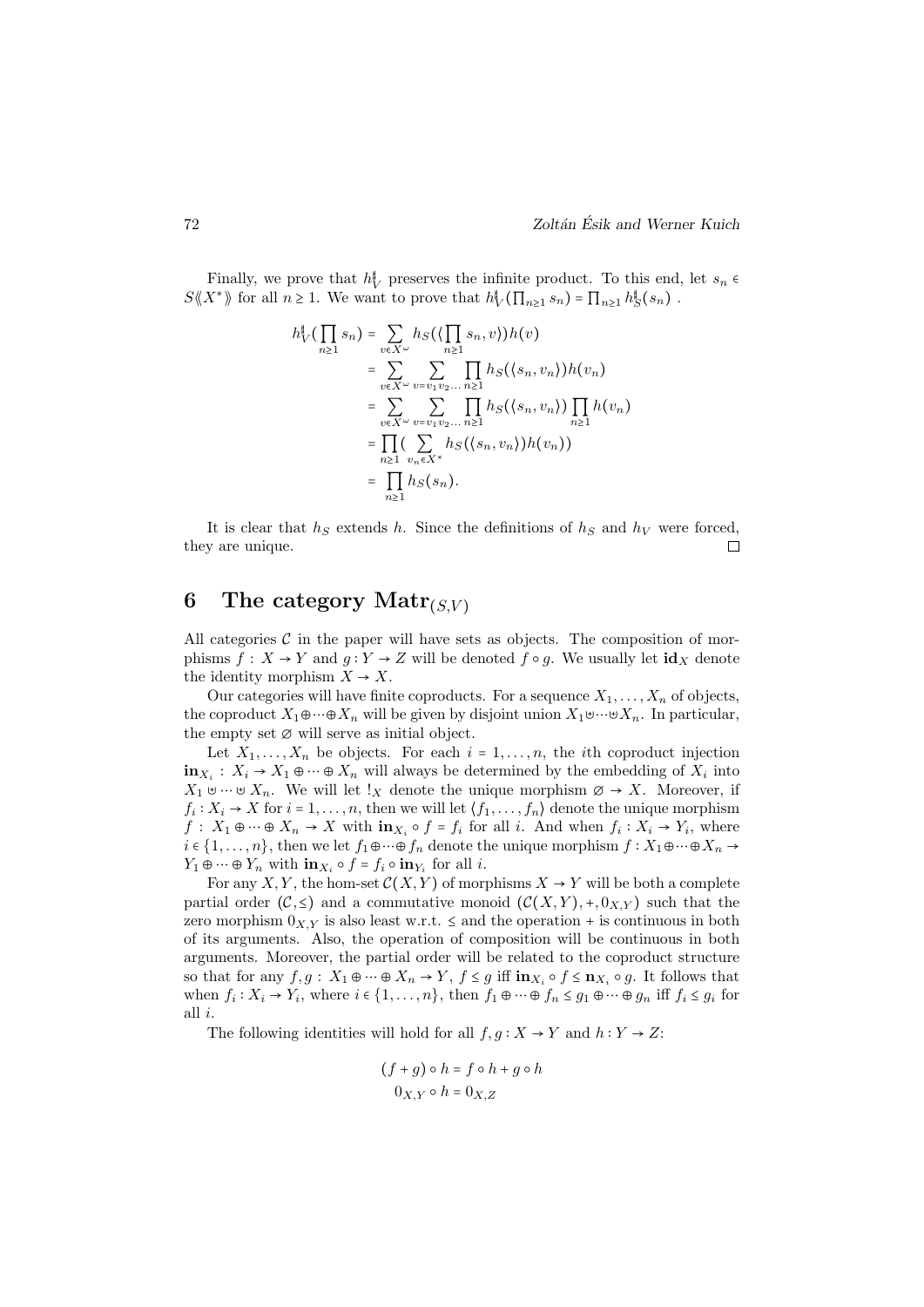Finally, our categories will be equipped with a dagger operation mapping a morphism  $f: X \to X \oplus Y$  to a morphism  $f^{\dagger}: X \to Y$ . This operation will always be a fixed point operation, so that the following fixed point identity will hold:

$$
f^{\dagger} = f \circ \langle f^{\dagger}, \mathbf{id}_Y \rangle
$$

for all  $f: X \to X \oplus Y$ .

Iteration categories are categories with finite coproducts and a dagger operation satisfying certain identities including the above fixed point identity, the parameter identity

$$
(f \circ (\mathbf{id}_X \oplus g))^{\dagger} = f^{\dagger} \circ g
$$

where  $f: X \to X \oplus Y$  and  $g: Y \to Z$ , the double dagger identity

$$
f^{\dagger\dagger} = (f \circ ((\mathbf{id}_X, \mathbf{id}_X) \oplus \mathbf{id}_Y))^{\dagger},
$$

where  $f: X \to X \oplus X \oplus Y$ , to name a few, and some other identities including the group identities that we will described later. All of our categories will be iteration categories.

Suppose now that  $(S, V)$  is a continuous  $\omega$ -semiring-semimodule pair. Then  $(S, V)$  determines a category  $\text{Matr}_{(S, V)}$  whose objects are all sets and a morphism  $I \rightarrow J$  is an ordered pair  $(A, u)$ , where  $A \in S^{I \times J}$  and  $u \in V^I$ . Hence a morphism  $I \rightarrow I$  is an element of the semiring-semimodule pair  $(S^{I \times I}, V^I)$ .

Composition is defined as follows. Suppose that  $(A, u) : I \to J$  and  $(B, v) : J \to$ K. Then we define  $(A, u) \circ (B, v) = (AB, u + Av) : I \rightarrow K$ . It is easy to check that composition is associative with the morphisms  $(E^{I \times I}, 0^I) : I \to I$  serving as identities, where  $E^{I \times I}$  is the unit matrix in  $S^{I \times I}$  and  $0^I$  denotes the zero element of  $V^I$ . (For finite sets, this category is defined in [1].)

The partial order  $\leq$  on a hom-set of  $\text{Matrix}(S, V)$  is defined pointwise, so that when  $(A, u), (B, v) : I \to J$ , then  $(A, u) \le (B, v)$  iff  $A_{i,j} \le B_{i,j}$  and  $u_i \le v_i$  for all  $i \in I$  and  $j \in J$ . Clearly, each hom-set forms a complete partial order, and it is not difficult to verify that composition is continuous.

We can also impose a commutative monoid structure on the hom-sets by defining  $(A, u)$ + $(B, v)$  pointwise, for all  $(A, u)$ ,  $(B, v)$  :  $I \rightarrow J$ . Hence  $(A, u)$ + $(B, v)$  =  $(C, w)$ with  $C_{i,j} = A_{i,j} + B_{i,j}$  and  $w_i = u_i + v_i$  for all  $i \in I$  and  $j \in J$ . The zero morphism  $I \rightarrow J$  is the morphism  $(0^{I \times J}, 0^I)$  consisting of two zero matrices. We denote it by  $0_{I,J}$ , or just 0. We have

$$
((A, u) + (B, v)) \circ (C, w) = (A, u) \circ (C, w) + (B, v) \circ (C, w)
$$
  

$$
0_{I, j} \circ (C, w) = 0_{I, K}
$$

for all  $(C, w) : J \to K$ . It is not difficult to prove that composition is continuous.

Coproduct is given by disjoint union on objects. When  $X_1, \ldots, X_n$  is a sequence of sets and  $i \in \{1, \ldots, n\}$ , then ith coproduct embedding  $\mathbf{in}_i$  consists of an  $X_i \times (X_1 \oplus$  $\dots \oplus X_n$ ) matrix whose  $x_i \times X_i$  submatrix is an identity matrix and whose  $X_i \times X_j$ matrices are all zero matrices for  $j \neq i$ , together with the column matrix  $0^{X_i} \in V^{X_i}$ .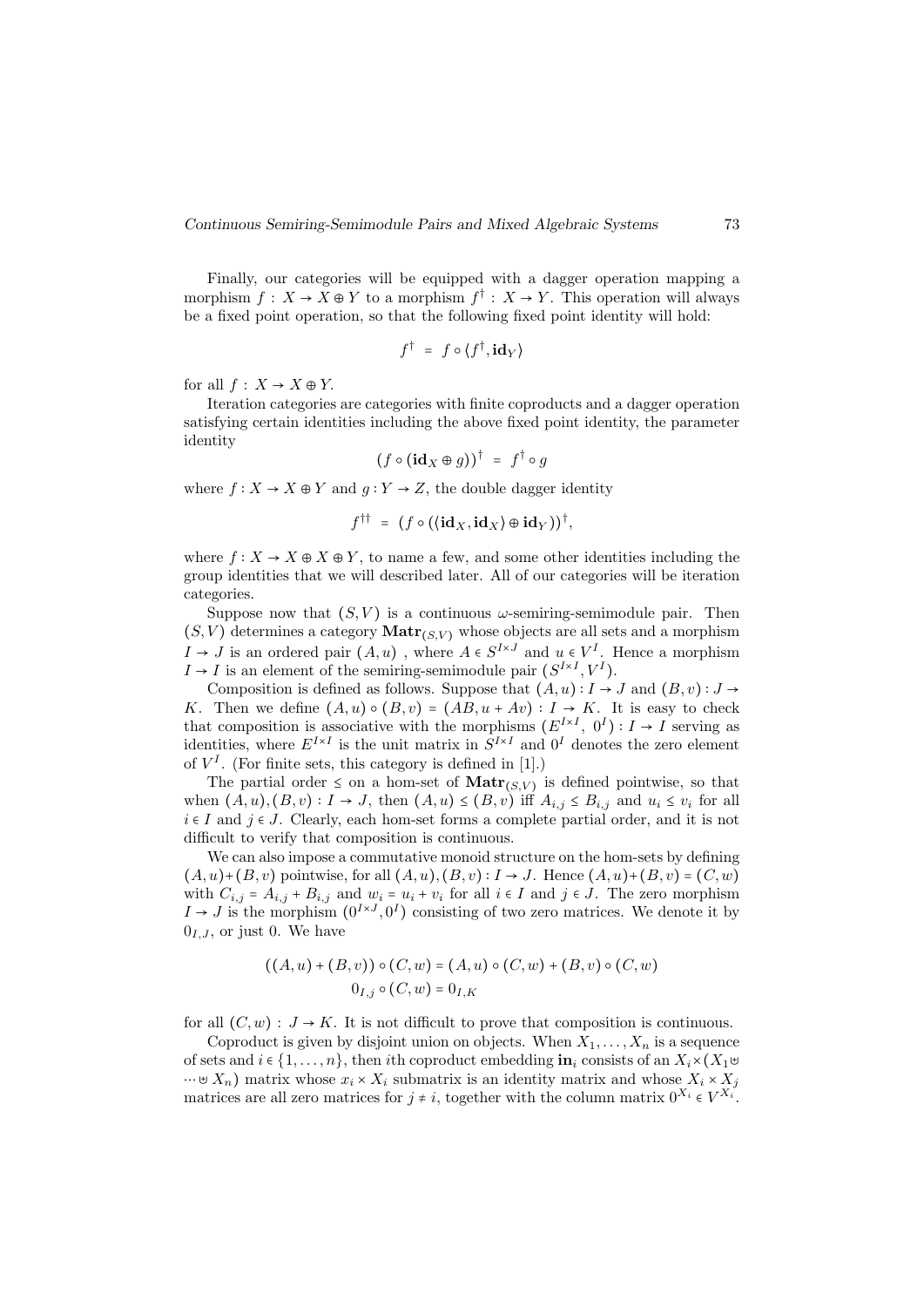We have already noted that for each set I,  $(S^{I\times I}, V^I)$  is a continuous  $\omega$ -semiringsemimodule pair. Hence it comes with a star and an omega operation: For each  $A \in S^{I \times I}, A^* = \sum_{n\geq 0} A^n \in S^{I \times I}$  and  $A^{\omega} = \prod_{n\geq 1} A$  in  $V^I$ . These operations satisfy the identities mentioned above. And in fact,

$$
(A + B)^* = (A^*B)^*A^*, \quad A, B \in S^{I \times I}
$$

$$
(AB)^* = E_I + A(BA)^*B, \quad A \in S^{I \times J}, B \in S^{J \times I}
$$

and

$$
(A + B)^{\omega} = (A^*B)^* A^{\omega} + (A^*B)^{\omega}, \quad A, B \in S^{I \times I}
$$

$$
(AB)^{\omega} = A(BA)^{\omega}, \quad A \in S^{I \times J}, B \in S^{J \times I}
$$

Suppose now that  $I = J \cup K$  and  $M \in S^{I \times I}$  is partitioned as

$$
M = \left( \begin{array}{cc} a & b \\ c & d \end{array} \right).
$$

Then

$$
M^* = \left( \begin{array}{cc} (a+bd^*c)^* & (a+bd^*c)^*bd^* \\ (d+ca^*b)^*ca^* & (d+ca^*b)^* \end{array} \right)
$$

and

$$
M^{\omega}=\left(\begin{array}{c}(a+bd^*c)^{\omega}+(a+bd^*c)^*bd^{\omega}\\(d+ca^*b)^{\omega}+(d+ca^*b)^*ca^{\omega}\end{array}\right)
$$

The star and omega operations together give rise to a dagger operation over  $\text{Matr}_{(S,V)}$ that map a morphism  $X \to X \oplus Y$  to a morphism  $X \to Y$ . To define it, let  $(A, u): X \to I \oplus J$ , and partition A as  $(a, b)$  with  $a \in S^{I \times I}$  and  $b \in S^{I \times J}$ . Then we define  $(A, u)^{\dagger} = (a^*b, a^{\omega} + a^*v) : I \to J$ . Clearly,  $(A, u)^{\dagger}$  is a solution of the equation

$$
(X,x) = (A,u) \left( \begin{array}{c} (X,x) \\ (E_J,0) \end{array} \right) = (aX + b, ax + u)
$$

where  $(X, x)$  ranges over the morphisms  $I \rightarrow J$ . It is known that equipped with dagger,  $\text{Matr}_{(S,V)}$  is an iteration category.

# 7 Categories of Series

#### 7.1 The category  $\text{Ser}_{S,\Sigma}$

Suppose that S is a commutative continuous semiring and  $\Sigma$  is a set. We define the category  $\mathbf{Ser}_{S,\Sigma}$  whose objects are all sets and a morphism  $X \to Y$  is a function  $f: X \to S \langle (Y \cup \Sigma)^* \rangle$ , or alternatively, a tuple  $(f_x)_{x \in X}$  of series  $f_x \in S \langle (Y \cup \Sigma)^* \rangle$ . Suppose that  $f: X \to Y$  and  $g: Y \to Z$ . Then we define  $f \circ g$  as the function composition of f and  $g^{\sharp}$ , the extension of the function  $Y \cup \Sigma$  to  $S \langle (Z \cup \Sigma)^* \rangle$  which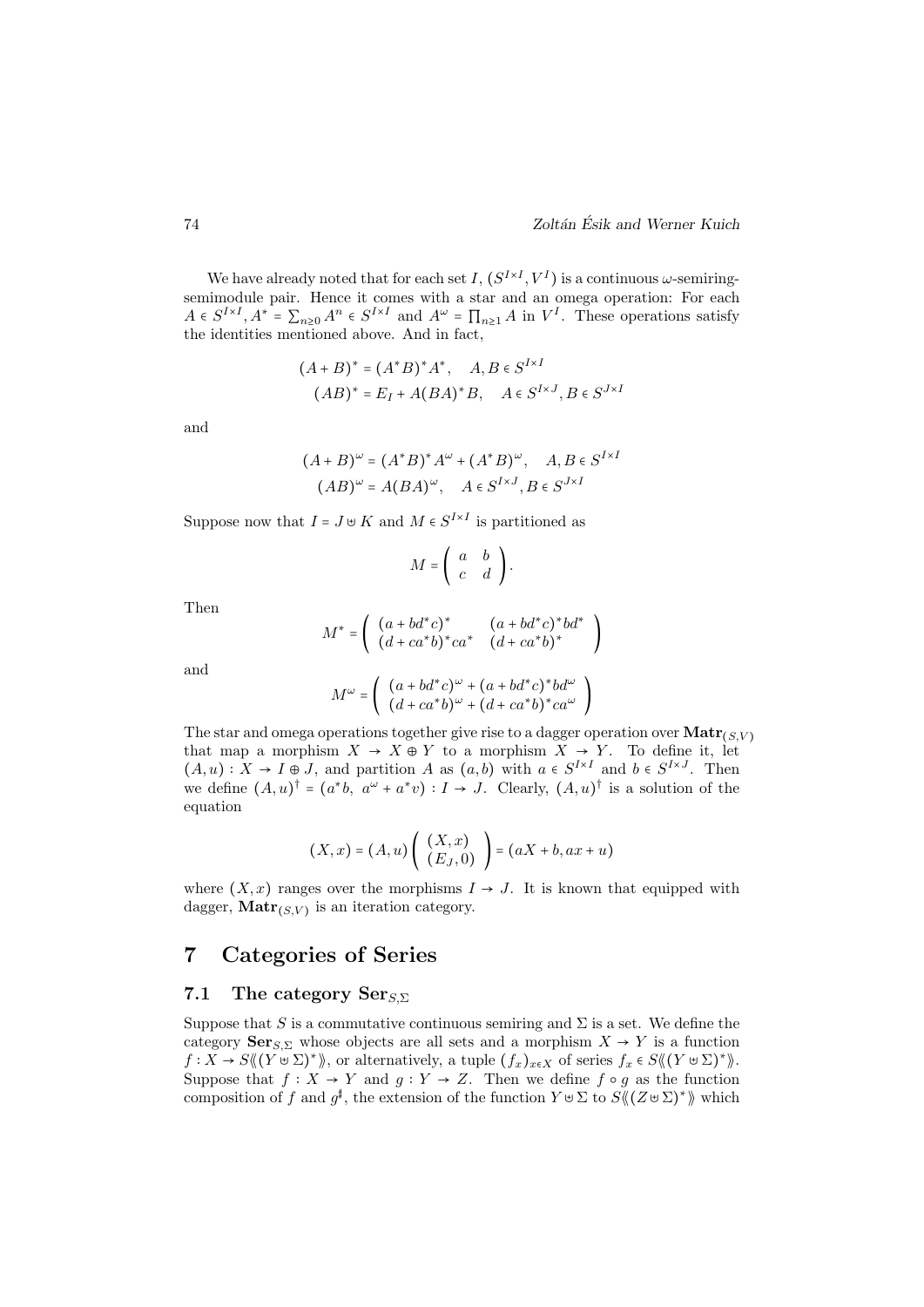agrees with g on Y and is the identity function on  $\Sigma$  to a continuous semiring homomorphism  $S(\& (Y \cup \Sigma)^*) \rightarrow S(\& (Z \cup \Sigma)^*)$ . For each X, the identity morphism  $id_X$  is the embedding of X into  $X \cup \Sigma$ .

Each hom-set of morphisms  $X \to Y$  of the category  $\text{Ser}_{S,\Sigma}$  has the structure of a complete partial order and commutative monoid. For any  $f, g: X \to Y$ , we define  $f \leq g$  iff  $f_x \leq g_x$  for all x, and similarly,  $(f + g)_x = f_x + g_x$  for all x. The neutral element is the series  $0_{X,Y}$  whose components are all 0. This is also the least morphism  $X \to Y$ . Composition of morphisms is continuous as is the sum operation.

Also,  $\mathbf{Ser}_{S}$  has finite coproducts are given by disjoint sum on objects. The coproduct  $X_1 \oplus \cdots \oplus X_n$  of a sequence  $X_1, \ldots, X_n$  of sets is given by disjoint union, and for each  $i \in \{1, \ldots, n\}$ ,  $\mathbf{in}_{X_i} : X_i \to X_1 \oplus \cdots \oplus X_n$  is the embedding of  $X_i$  into  $S\langle\!\langle (X_1\uplus\cdots\uplus X_n\uplus\Sigma)^*\rangle\!\rangle.$ 

We define a dagger operation on  $\mathbf{Ser}_{S,\Sigma}$  which maps a morphism  $f: X \to X \oplus Y$ to  $f^{\dagger}: X \to Y$ . The morphism  $f^{\dagger}$  is given as the least solution of the fixed point equation

$$
\xi = f \circ \langle \xi, id_Y \rangle.
$$

In more detail,  $f^{\dagger} = \sup_{n\geq 0} f^{(n)}$ , where  $f^{(0)} = 0$  and  $f^{(n+1)} = f \circ \langle f^{(n)}, id_{Y} \rangle$ . It is known that equipped with this dagger operation,  $\mathbf{Ser}_{S,\Sigma}$  is an iteration category.

# 7.2 The category  $\text{Ser}_{S,\Sigma}^{\omega}$ .

Suppose now that S is a commutative continuous  $\omega$ -semiring satisfying the infinite commutativity identity. Then we define another category  $\overline{\text{Ser}}_{S,\Sigma}^{\omega}$  with sets as objects as above. However, a morphism  $f : X \to Y$  is now a triplet  $(f_0, f_M, f_\omega)$  with  $f_0: X \to Y$  in  $\textbf{Ser}_{S,\Sigma}$  and  $(f_M, f_\omega): X \to Y$  in  $\textbf{Matr}_{(S \langle (Y \cup \Sigma)^* \rangle), S \langle (Y \cup \Sigma)^\omega \rangle)}$ . Hence,  $f_0: X \to S \langle\langle (Y \cup \Sigma)^* \rangle\rangle, f_M \in S \langle\langle (Y \cup \Sigma)^* \rangle\rangle^{X \times Y}$  and  $f_\omega: X \to S \langle\langle (Y \cup \Sigma)^* \rangle\rangle$ .

Composition is defined as follows. Let  $f : X \to Y$  and  $g : Y \to Z$ . Then the components of  $h = f \circ g : X \to Z$  are given by

- $h_0 = f_0 \circ g_0$ , where the composition is taken from  $\mathbf{Ser}_{S,\Sigma}$ , and
- $(h_M, h_\omega) = g_0^{\sharp}((f_M, f_\omega)) \circ (g_M, g_\omega) = (g_0^{\sharp}(f_M), g_0^{\sharp}(f_\omega)) \circ (g_M, g_\omega)$  where the composition is taken from the category  $\textbf{Matr}_{(S \langle (Z \uplus \Sigma)^\ast \rangle), S \langle (Z \uplus \Sigma)^\omega \rangle)}$ .

Note that the definition is legitimate, since  $(S\langle (Z\oplus \Sigma)^* \rangle, S\langle (Z\oplus \Sigma)^{\omega} \rangle)$  is a continuous  $\omega$ -semiring-semimodule pair and  $g_{\phi}^{\sharp}((f_M, f_{\omega})) = (g_{\phi}^{\sharp}(f_M), g_{\phi}^{\sharp}(f_{\omega}))$  is a morphism  $X \to Y$  and  $(g_M, g_\omega)$  is a morphism  $Y \to Z$  in  $\text{Matr}_{(S \langle (Z \cup \Sigma)^* \rangle, S \langle (Z \cup \Sigma)^* \rangle)}$ . Of course,  $g_0^{\dagger}$  is the extension of  $g_0$  to a continuous  $\omega$ -semiring-semimodule morphism and  $g_0^{\sharp}(f_M)$  and  $g_0^{\sharp}(f_{\omega})$  are formed component-wise. It is a routine matter to verify that composition is associative. The identity morphism  $X \to X$  is determined by the corresponding identity morphisms in  $\textbf{Ser}_{S,\Sigma}$  and  $\textbf{Matr}_{(S\mathcal{M}(X\cup\Sigma)^{*}\mathcal{N},S\mathcal{M}(X\cup\Sigma)^{\omega}\mathcal{N})}$ .

Each hom-set of morphisms  $X \to Y$  is partially ordered by the component-wise order inherited from  $\textbf{Ser}_{(S,\Sigma)}$  and  $\textbf{Matr}_{(S\langle (Y\uplus\Sigma)^{*}\rangle, S\langle (Y\uplus\Sigma)^{\omega}\rangle)}$ . Also, each hom-set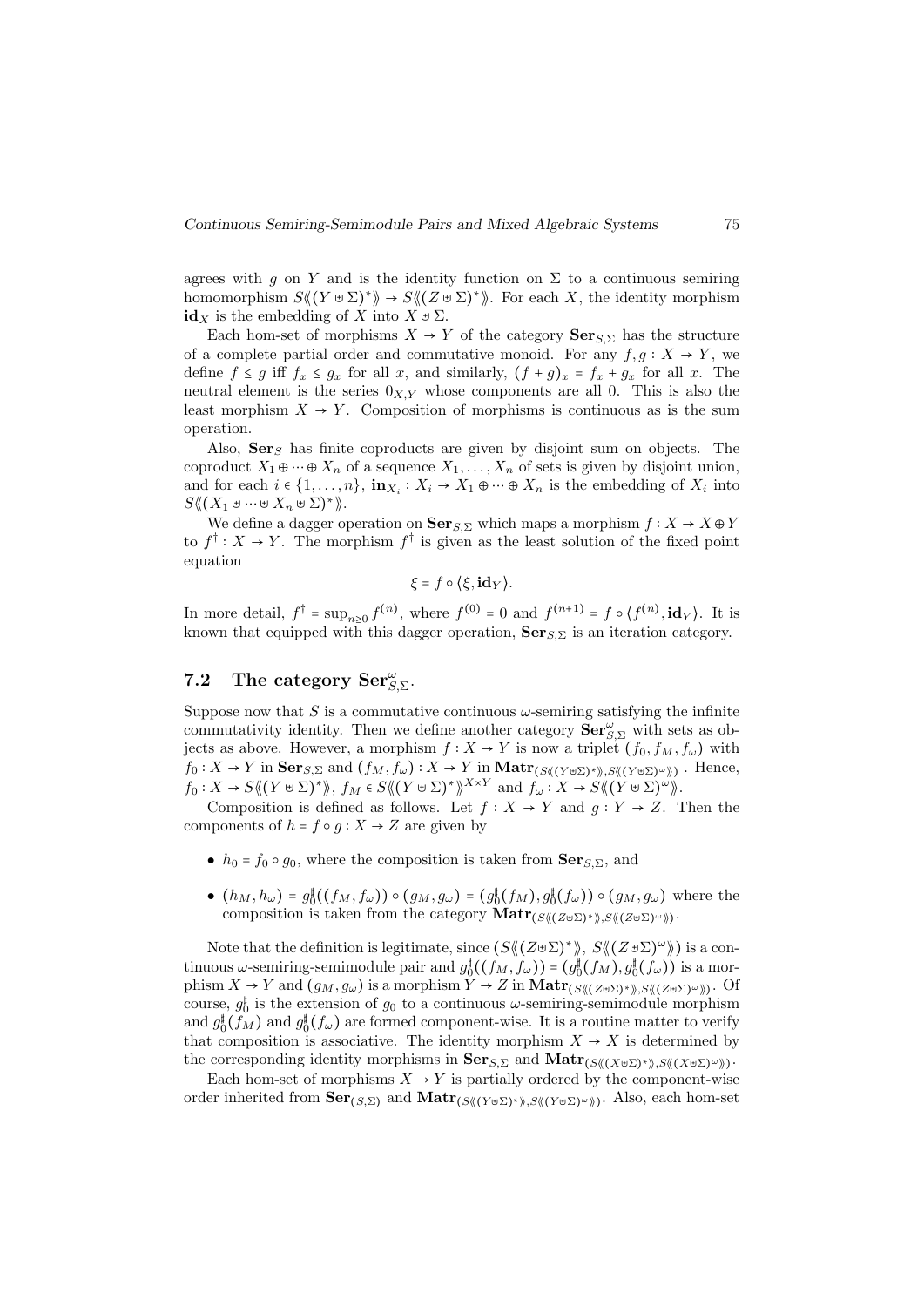has the structure of a commutative monoid. For any morphisms  $f = (f_0, f_M, f_\omega)$ and  $g = (g_0, g_M, g_\omega) : X \to Y$ , we define

$$
f+g=(f_0+g_0,f_M+g_M,f_\omega+g_\omega).
$$

The components of the morphism  $0_{X,Y}$  are the respective zero morphisms.

The category  $\mathbf{Ser}_{S,\Sigma}^{\omega}$  has finite coproducts. On objects, coproduct is again given by disjoint sum.

We now define a dagger operation. Let  $f: X \to X \oplus Y, f = (f_0, f_M, f_\omega)$ . Then we define the components of  $f^{\dagger}$  :  $X \to Y$  as  $f_0^{\dagger}$  :  $X \to Y$  in  $\text{Ser}_{S,\Sigma}$  and

$$
((f^{\dagger})_M,(f^{\dagger})_{\omega}) = (f_0^{\dagger},\mathbf{id}_Y)^{\sharp}((f_M, f_{\omega})^{\dagger}) = ((f_0,\mathbf{id}_Y)^{\sharp}(f_M, f_{\omega})^{\dagger}) : X \to Y
$$

 $\inf \mathbf{Matr}_{(S\langle\!\langle (Y\uplus \Sigma)^*\rangle\!\rangle, S\langle\!\langle (Y\uplus \Sigma)^\omega\rangle\!\rangle)}.$ 

We prove that the fixed point identity holds. To this end, let  $f: X \to X \oplus Y$ as above. Then

$$
f\circ \langle f^{\dagger},\mathbf{id}_{Y}\rangle = (\langle f_{0}\circ \langle f_{0}^{\dagger},\mathbf{id}_{Y}\rangle,\langle f_{0}^{\dagger},\mathbf{id}_{Y}\rangle^{\sharp}((f_{M},f_{\omega}))\circ \langle \langle f_{0}^{\dagger},\mathbf{id}_{Y}\rangle^{\sharp}((f_{M},f_{\omega})^{\dagger}),\mathbf{id}_{Y}\rangle.
$$

Hence, the first component of  $f^{\dagger}$  is  $f_0^{\dagger}$ . The second and third are given by

$$
\langle f_0^{\dagger}, \mathbf{id}_Y \rangle^{\dagger} ((f_M, f_\omega)) \circ \langle \langle f_0^{\dagger}, \mathbf{id}_Y \rangle^{\dagger} ((f_M, f_\omega)^{\dagger})), \mathbf{id}_Y \rangle
$$
  
=  $\langle f_0^{\dagger}, \mathbf{id}_Y \rangle^{\dagger} ((f_M, f_\omega) \circ \langle (f_M, f_\omega)^{\dagger}), \mathbf{id}_Y \rangle )$   
=  $\langle f_0^{\dagger}, \mathbf{id}_Y \rangle^{\dagger} ((f_M, f_\omega)^{\dagger}).$ 

Hence  $f \circ \langle f^{\dagger}, \mathbf{id}_Y \rangle = f^{\dagger}$ .

**Theorem 7.1.**  $\mathbf{Ser}_{(S,\Sigma)}^{\omega}$  is an iteration category.

Proof. We have already proved that the fixed point identity holds. In order to complete the proof, we establish the parameter, double dagger and group identities.

First we consider the parameter identity. Let  $f = (f_0, f_M, f_\omega) : X \to X \oplus Y$  and  $g = (g_0, g_M, g_\omega) : Y \to Z$ . We want to prove that  $(f \circ (\mathbf{id}_X \oplus g))^{\dagger} = f^{\dagger} \circ g$ .

It is clear that the first components of  $(f \circ (\mathbf{id}_X \oplus g))^{\dagger}$  and  $f^{\dagger} \circ g$  are  $(f_0 \circ$  $(\mathbf{id}_X \oplus g_0)$ <sup>†</sup> and  $f_0^{\dagger} \circ g$ , respectively. Since the parameter identity holds in  $\mathbf{Ser}_{S,\Sigma}$ , we conclude that the first components are equal.

The second and third components of  $f \circ (\mathbf{id}_X \oplus g)$  are given by

$$
(\mathrm{id}_X \oplus g_0)^\sharp((f_M, f_\omega)) \circ (\mathrm{id}_X \oplus (g_M, g_\omega)),
$$

hence the corresponding components of  $(f \circ (\mathbf{id}_X \oplus g))^{\dagger}$  are given by

$$
\langle (f_0 \circ (\mathbf{id}_X \oplus g_0))^\dagger, \mathbf{id}_Z \rangle^{\sharp}(( (\mathbf{id}_X \oplus g_0)^{\sharp}((f_M, f_\omega)) \circ (\mathbf{id}_X \oplus (g_M, g_\omega)))^\dagger)
$$

which is

$$
\langle f_0^{\dagger} \circ g_0, id_Z \rangle^{\sharp} \big( \big( (\mathbf{id}_X \oplus g_0)^{\sharp} \big( (f_M, f_\omega) \big) \big) \dagger \circ (g_M, g_\omega) \big)
$$
  
= \big( (\mathbf{id}\_X \oplus g\_0) \circ \langle f\_0^{\dagger} \circ g\_0, id\_Z \rangle \big) \circ (\langle f\_M, f\_\omega \rangle^{\dagger}) \circ \langle f\_0^{\dagger} \circ (g\_0, id\_Z)^{\sharp} (g\_M, g\_\omega) \big)  
= \big( (\mathbf{id}\_X \oplus g\_0) \circ \langle f\_0^{\dagger} \circ g\_0, id\_Z \rangle \big) \circ (\langle f\_M, f\_\omega \rangle^{\dagger}) \circ (\langle g\_M, g\_\omega) \big).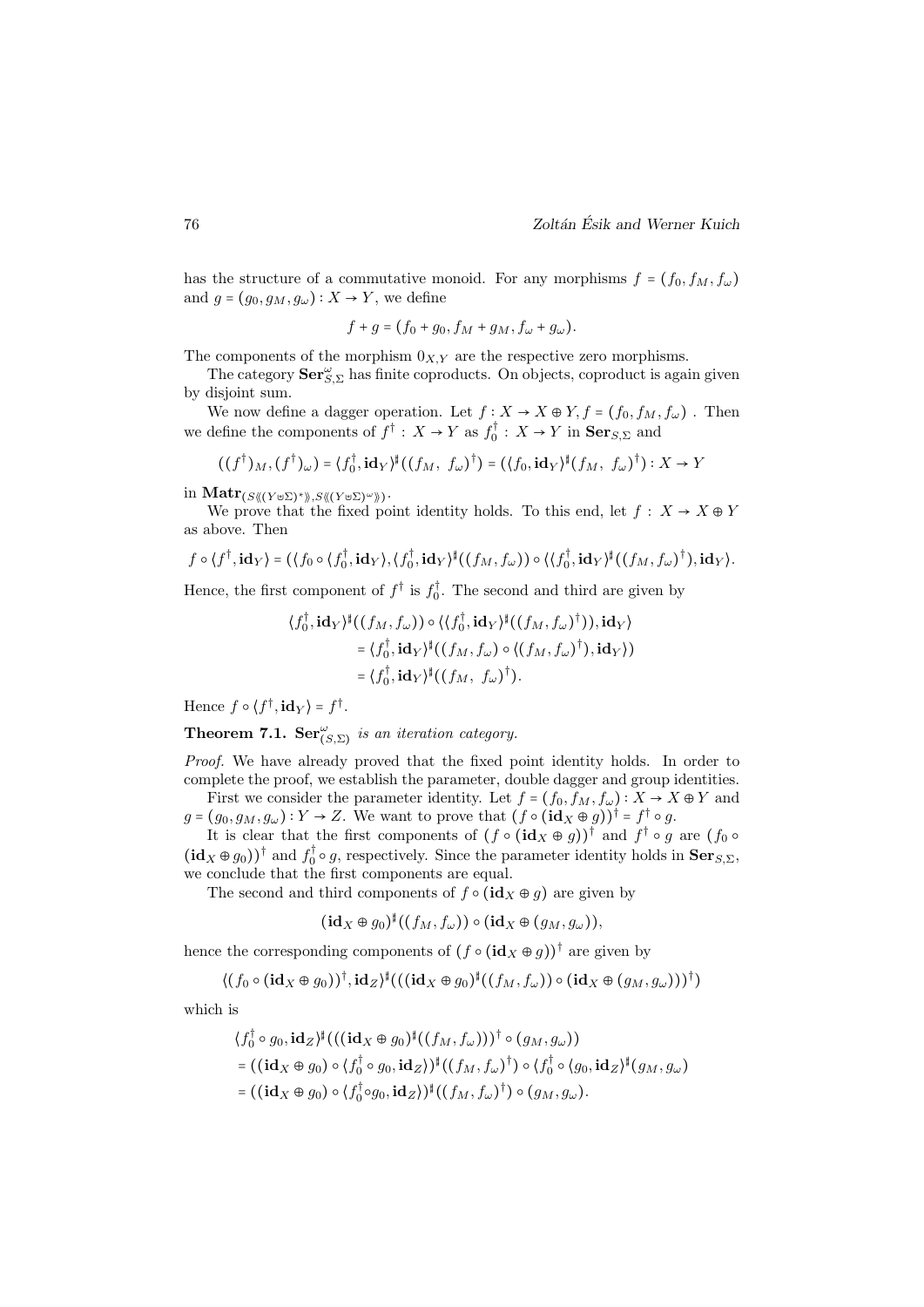On the other hand, the second and third components of  $f^{\dagger}$  and  $f^{\dagger} \circ g$  are respectively given by  $\langle f_0^{\dagger}, \mathbf{id}_Y \rangle^{\dagger}((f_M, f_{\omega})^{\dagger})$  and

$$
g_0^{\sharp}(\langle f_0^{\dagger},\mathbf{id}_Y\rangle^{\sharp}((f_M,f_{\omega})^{\dagger}))\circ (g_M,g_{\omega})=(\langle f_0^{\dagger},\mathbf{id}_Y\rangle\circ g_0)^{\sharp}((f_M,f_{\omega})^{\dagger})\circ (g_M,g_{\omega}).
$$

But  $(\mathbf{id}_X \oplus g_0) \circ \langle f_0^{\dagger} \circ g_0, \mathbf{id}_Z \rangle = \langle f_0^{\dagger} \circ g_0, g_0 \rangle = \langle f_0^{\dagger}, \mathbf{id}_Y \rangle \circ g_0$ , so that the second and third components are also equal.

We prove that the double dagger identity holds. To this end, let  $f = (f_0, f_M, f_\omega)$ :  $X \to X \oplus Y$  and  $\tau = \langle id_X, id_X \rangle \oplus id_Y$ . Then the first component of  $f^{\dagger \dagger}$  is  $f_0^{\dagger \dagger}$ , and the first component of  $(f \circ \tau)^{\dagger}$  is  $(f_0 \circ \tau)^{\dagger}$ . These are equal since the double dagger identity holds in  $\mathbf{Ser}_{S,\Sigma}$ .

The second and third components of  $f^{\dagger}$  and  $f^{\dagger}$  are

$$
\langle f_0^\dagger, \mathbf{id}_{X \oplus Y} \rangle^\sharp ((f_M, f_\omega)^\dagger)
$$

and

$$
\langle f_0^{\dagger\dagger}, \mathbf{id}_Y \rangle^{\dagger} (\langle f_0^{\dagger}, \mathbf{id}_{X \oplus Y} \rangle^{\dagger} ((f_M, f_\omega)^{\dagger})))
$$
  
= 
$$
(\langle f_0^{\dagger}, \mathbf{id}_{X \oplus Y} \rangle \circ \langle f_0^{\dagger\dagger}, \mathbf{id}_Y \rangle)^{\dagger} ((f_M, f_\omega)^{\dagger\dagger})
$$
  
= 
$$
(\langle f_0^{\dagger} \circ \langle f_0^{\dagger\dagger}, \mathbf{id}_Y \rangle, f_0^{\dagger\dagger}, \mathbf{id}_Y \rangle^{\dagger} ((f_M, f_\omega)^{\dagger\dagger})
$$
  
= 
$$
\langle f_0^{\dagger\dagger}, f_0^{\dagger\dagger}, \mathbf{id}_Y \rangle^{\dagger} ((f_M, f_\omega)^{\dagger\dagger})
$$
  
= 
$$
(\tau \circ \langle f^{\dagger\dagger}, \mathbf{id}_Y \rangle)^{\dagger} ((f_M, f_\omega)^{\dagger\dagger}),
$$

respectively. Now the second and third components of  $f \circ \tau$  are given by  $\tau^{\sharp}((f_M, f_{\omega})) \circ$  $\tau$  and thus the second and third components of  $(f \circ \tau)^{\dagger}$  are given by

$$
\langle (f \circ \tau)^{\dagger}, id_{Y} \rangle^{\dagger} ((\tau^{\dagger}((f_{M}, f_{\omega})) \circ \tau)^{\dagger})
$$
  
=  $\langle f^{\dagger \dagger}, id_{Y} \rangle^{\dagger} ((\tau^{\dagger}((f_{M}, f_{\omega})) \circ \tau)^{\dagger})$   
=  $((f^{\dagger \dagger}, id_{Y}))^{\dagger} ((\tau^{\dagger}((f_{M}, f_{\omega})))^{\dagger \dagger})$   
=  $((f^{\dagger \dagger}, id_{Y}))^{\dagger} (\tau^{\dagger}(((f_{M}, f_{\omega}))^{\dagger \dagger}))$   
=  $(\tau \circ (f^{\dagger \dagger}, id_{Y}))^{\dagger} ((f_{M}, f_{\omega})^{\dagger \dagger}).$ 

Hence the double dagger identity holds.

Our next task is to prove that the (simplified) composition identity holds:

$$
(f \circ g)^{\dagger} = f \circ (g \circ (f \oplus id_Z))^{\dagger},
$$

where  $f: X \to Y$  and  $g: Y \to X \oplus Z$ . We will establish this identity only in the case when  $Z$  is the initial object  $\varnothing$ . In this case, the identity takes the following form:

$$
(f\circ g)^{\dagger}=f\circ (g\circ f)^{\dagger},
$$

where  $f: X \to Y$  and  $g: Y \to X$ .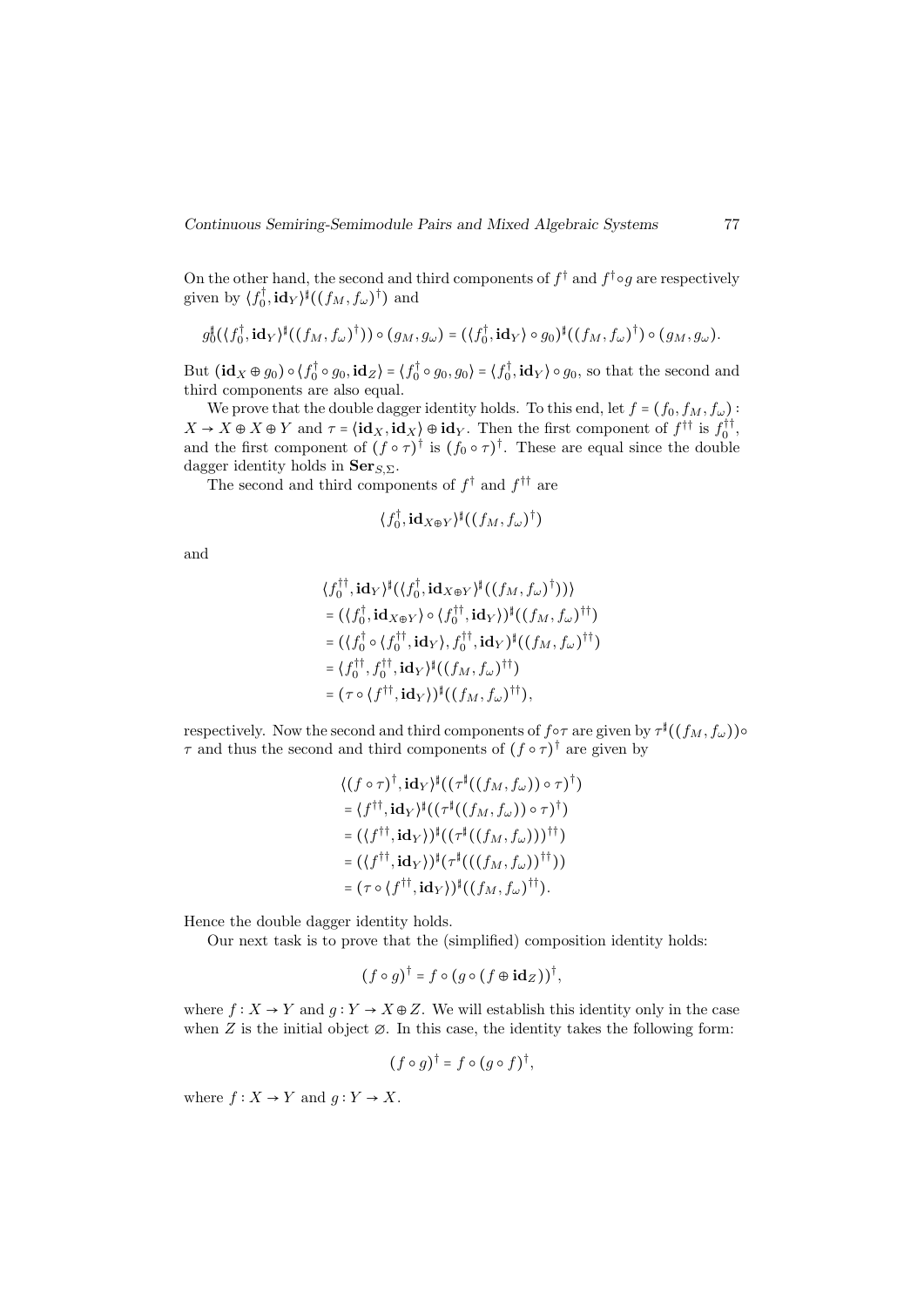It is again clear that the first components of the two sides are equal, since the identity holds in  $\mathbf{Ser}_{S,\Sigma}$ .

Now the second and third components of  $(f \circ g)^\dagger$  are

$$
((f_0 \circ g_0)^{\dagger})^{\sharp}((g_0^{\sharp}((f_M, f_\omega)) \circ (g_M, g_\omega))^{\dagger})
$$
  
=  $((g_0 \circ (f_0 \circ g_0)^{\dagger})^{\sharp}((f_M, f_\omega)) \circ (f_0 \circ g_0)^{\dagger})^{\sharp}((g_M, g_\omega)))^{\dagger}$   
=  $((g_0 \circ f_0)^{\dagger})^{\sharp}((f_M, f_\omega)) \circ ((f_0 \circ g_0)^{\dagger})^{\sharp}((g_M, g_\omega)))^{\dagger}$ .

The corresponding components of  $f \circ (g \circ f)^{\dagger}$  are

$$
((g_0 \circ f_0)^{\dagger})^{\dagger}((f_M, f_{\omega})) \circ ((g_0 \circ f_0)^{\dagger})^{\dagger}((f_0^{\dagger}((g_M, g_{\omega})) \circ (f_M, f_{\omega}))^{\dagger})
$$
  
=  $((g_0 \circ f_0)^{\dagger})^{\dagger}((f_M, f_{\omega})) \circ ((f_0 \circ g_0)^{\dagger})^{\dagger}((g_M, g_{\omega})) \circ ((g_0 \circ f_0)^{\dagger})^{\dagger}((f_M, f_{\omega})))^{\dagger}$   
=  $((g_0 \circ f_0)^{\dagger})^{\dagger}((f_M, f_{\omega})) \circ ((f_0 \circ g_0)^{\dagger})^{\dagger}((g_M, g_{\omega})))^{\dagger}$ .

Hence, the second and third components are also equal.

Our last task is to prove that the group identities hold. Suppose that  $G$  is a finite group of order *n* whose elements are the integers  $\{1, \ldots, n\}$ , say. Let g:  $X \to X \oplus \cdots \oplus X \oplus Y$ , where there are *n* occurrences of X in the target. For each  $i \in \{1, \ldots, n\}$ , let

$$
\rho_i = \langle \mathbf{in}_{i \cdot 1}, \dots, \mathbf{in}_{i \cdot n} \rangle \oplus \mathbf{id}_Y : X \oplus \dots \oplus X \oplus Y \to X \oplus \dots \oplus X \oplus Y.
$$

Moreover, let

 $\mathbb{R}^2$ 

$$
\tau = \big\langle \mathbf{id}_X, \dots, \mathbf{id}_X \big\rangle : X \oplus \dots \oplus X \to X.
$$

The group identity associated with G is

$$
\langle g\circ \rho_1,\ldots,g\circ \rho_n\rangle^{\dagger}=\tau\circ (g\circ (\tau\oplus id_Y))^{\dagger}.
$$

We will prove this only in the case when  $Y = \emptyset$ . The first components of the two sides are again equal. The second and third components of the morphism on the left hand side are given by

$$
(\langle g_0 \circ \rho_1, \ldots, g_0 \circ \rho_n \rangle^{\dagger})^{\sharp} (\langle (g_M, g_{\omega}) \circ \rho_1, \ldots, (g_M, g_{\omega}) \circ \rho_n \rangle^{\dagger})
$$
  
= 
$$
(\tau \circ (g_0 \circ \tau)^{\dagger})^{\sharp} (\langle (g_M, g_{\omega}) \circ \rho_1, \ldots, (g_M, g_{\omega}) \circ \rho_n \rangle^{\dagger})
$$
  
= 
$$
\langle (\tau \circ (g_0 \circ \tau)^{\dagger})^{\sharp} ((g_M, g_{\omega})) \circ \rho_1, \ldots, (\tau \circ (g_0 \circ \tau)^{\dagger})^{\sharp} ((g_M, g_{\omega})) \circ \rho_n \rangle^{\dagger}
$$
  
= 
$$
\tau \circ ((\tau \circ (g_0 \circ \tau)^{\dagger})^{\sharp} ((g_M, g_{\omega})) \circ \tau)^{\dagger}.
$$

But this is exactly the morphism determined by the second and third components of the morphism on the right hand side of the group identity associated with G. This completes the proof of the theorem. $\Box$